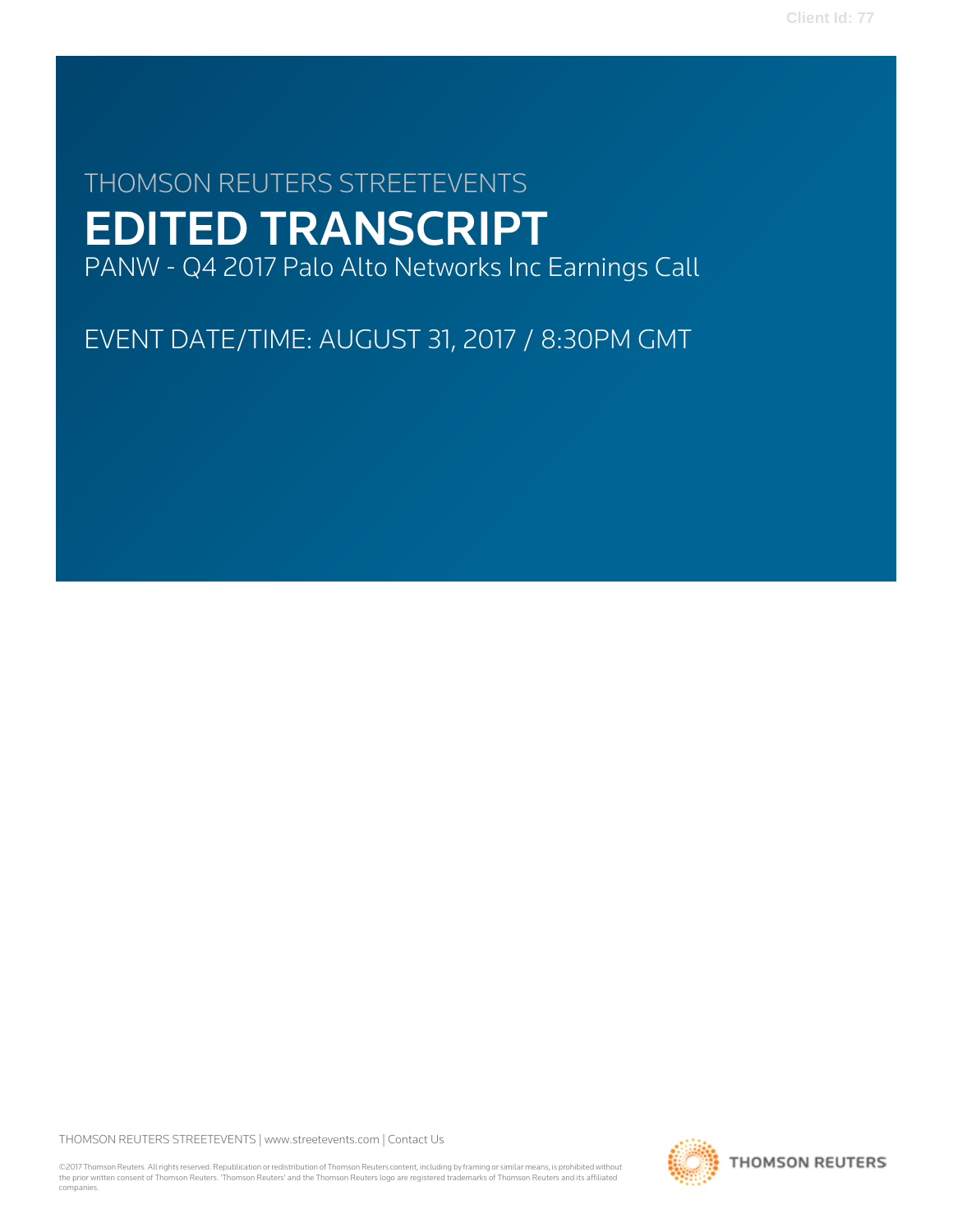# **CORPORATE PARTICIPANTS**

**[Kelsey Doherty Turcotte](#page-1-0)** Palo Alto Networks, Inc. - VP of IR **[Mark D. McLaughlin](#page-2-0)** Palo Alto Networks, Inc. - Chairman and CEO **[Mark F. Anderson](#page-11-0)** Palo Alto Networks, Inc. - President **[Steffan C. Tomlinson](#page-4-0)** Palo Alto Networks, Inc. - CFO and EVP

# **CONFERENCE CALL PARTICIPANTS**

**[Erik Loren Suppiger](#page-15-0)** JMP Securities LLC, Research Division - MD and Senior Research Analyst **[Fatima Aslam Boolani](#page-15-1)** UBS Investment Bank, Research Division - Associate Director and Equity Research Associate Technology-Software **[Gregg Steven Moskowitz](#page-14-0)** Cowen and Company, LLC, Research Division - MD and Senior Research Analyst **[Gur Talpaz](#page-12-0)** Stifel, Nicolaus & Company, Incorporated, Research Division - Analyst **[John Stephen DiFucci](#page-10-0)** Jefferies LLC, Research Division - Equity Analyst **[Jonathan Frank Ho](#page-9-0)** William Blair & Company L.L.C., Research Division - Technology Analyst **[Karl Emil Keirstead](#page-16-0)** Deutsche Bank AG, Research Division - Director and Senior Equity Research Analyst **[Kenneth Richard Talanian](#page-6-0)** Evercore ISI, Research Division - Analyst **[Michael Turits](#page-6-1)** Raymond James & Associates, Inc., Research Division - MD of Equity Research and Infrastructure Software Analyst **[Philip Alan Winslow](#page-7-0)** Wells Fargo Securities, LLC, Research Division - Senior Analyst **[Pierre C. Ferragu](#page-8-0)** Sanford C. Bernstein & Co., LLC., Research Division - Senior Analyst **[Robbie David Owens](#page-9-1)** KeyBanc Capital Markets Inc., Research Division - Senior Research Analyst **[Sarah Emily Hindlian](#page-11-1)** Macquarie Research - Senior Analyst **[Sterling Auty](#page-13-0)** JP Morgan Chase & Co, Research Division - Senior Analyst **[Walter H Pritchard](#page-7-1)** Citigroup Inc, Research Division - MD and U.S. Software Analyst

# **PRESENTATION**

### **Operator**

<span id="page-1-0"></span>Good day, and welcome to the Palo Alto Networks Fiscal Fourth Quarter Earnings Conference Call. Today's conference is being recorded.

At this time, I would like to turn the conference over to Ms. Kelsey Turcotte, Vice President of Investor Relations. Please go ahead.

### **Kelsey Doherty Turcotte** - Palo Alto Networks, Inc. - VP of IR

Great. Thank you very much. Good afternoon, and thank you for joining us on today's conference call to discuss Palo Alto Networks' Fiscal Fourth Quarter and Full Year 2017 Financial Results. This call is being broadcast live over the web and can be accessed on the Investors section of our website at investors.paloaltonetworks.com.

With me on today's call are Mark McLaughlin, our Chairman and Chief Executive Officer; Steffan Tomlinson, our Chief Financial Officer; and Mark Anderson, our President.

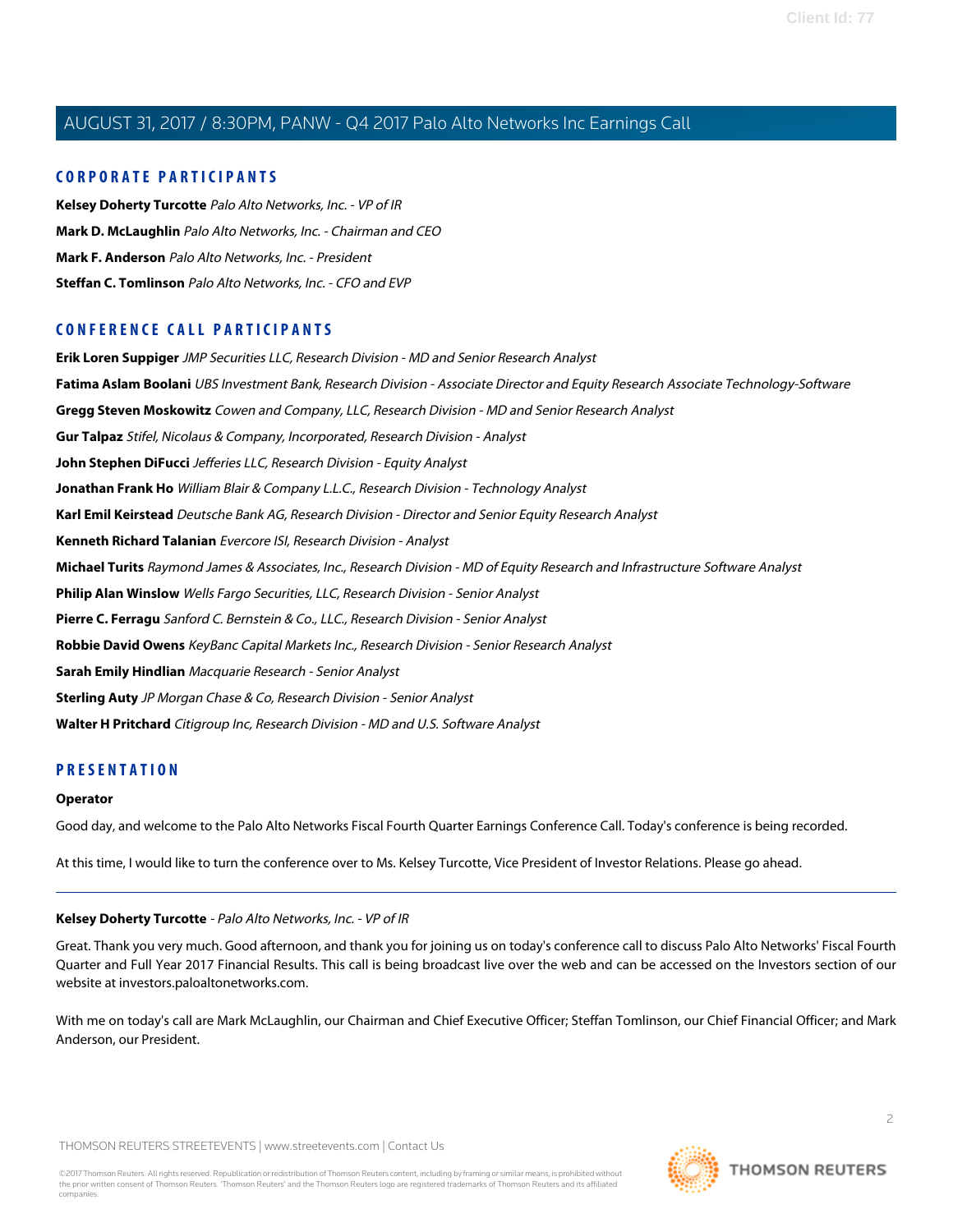This afternoon, we issued a press release announcing our results for the fiscal fourth quarter and full year ended July 31, 2017. If you would like a copy of the release, you can access it online on our website.

We would like to remind you that during the course of this conference call, management will make forward-looking statements, including statements regarding our financial guidance and modeling points for the fiscal first quarter and full year fiscal '18; our competitive position and the demand and market opportunity for our products and subscriptions; benefits and timing of new products and subscription offerings; organizational changes; our ability to drive outside growth rate and trends in certain financial results, operating metrics, mix shift and seasonality. These forward-looking statements involve a number of risks and uncertainties, some of which are beyond our control, which could cause actual results to differ materially from those anticipated by these statements. These forward-looking statements apply as of today, and you should not rely on them as representing our views in the future, and we undertake no obligation to update these statements after this call.

For a more detailed description of factors that could cause actual results to differ, please refer to our quarterly report on Form 10-Q filed with the SEC on June 1, 2017 and our earnings release posted a few minutes ago on our website and on the SEC's website.

Also, please note that certain financial measures we use on this call are expressed on a non-GAAP basis and have been adjusted to exclude certain charges. For historical periods, we have provided reconciliations of these non-GAAP financial measures to GAAP financial measures in the supplemental financial information that can be found in the Investors section of our website located at investors.paloaltonetworks.com.

We would also like to remind you that we will be hosting Investor Day 2017 with on-site registration starting at 8 a.m. Eastern Standard Time on Wednesday, September 27, in New York City. For more information or registration details, please visit our Investor Relations website or email Shane Xie at sxie@paloaltonetworks.com. And finally, once we have completed our formal remarks, we will be posting them to our Investor Relations website under Quarterly Results.

<span id="page-2-0"></span>And with that, I'll turn the call over to Mark.

# **Mark D. McLaughlin** - Palo Alto Networks, Inc. - Chairman and CEO

Thank you, Kelsey, and thank you, everyone, for joining us this afternoon for our fiscal fourth quarter and full year 2017 results.

I'm pleased to report that we ended the year with a strong fourth quarter. On a year-over-year basis, Q4 revenue was \$509 million, up 27%. Billings were \$671 million, up 17%. Non-GAAP earnings per share was \$0.92, up 39%. And free cash flow was \$190 million. For the fiscal year 2017, revenue was \$1.8 billion, up 28% year-over-year. Billings were \$2.3 billion, up 20% year-over-year. Non-GAAP earnings per share was \$2.71, up 43% year-over-year. And free cash flow was \$705 million.

I want to thank our customers, our team and our global partners for these results, their hard work and their ongoing support.

In the quarter, we saw a solid demand environment in all theaters and strong customer interest in all the capabilities of our next-generation security platform. We also saw continued solid gains from the go-to-market work we started in our fiscal third quarter.

Customer acquisition in the fourth quarter was very strong with approximately 3,000 new customers added. We are now privileged to serve more than 42,500 customers worldwide. This is, by far, the strongest quarter for new customer adds in our history, including the addition of a record number of G2000 customers, which now total over 1,250. We also added approximately 2,000 new WildFire customers in the quarter, bringing our total number of WildFire customers to over 19,000, an increase of approximately 50% year-over-year.

In addition to record new customer additions, we continue to rapidly increase our wallet share of existing customers.

In the quarter, all of our top 25 lifetime value customers again made purchases. And to make this list, a customer had to have spent a minimum of \$21.9 million in lifetime value, a 56% increase over the \$14 million in Q4 of fiscal '16. This represents a multiple of almost 100 times their initial purchase, which is up from approximately 50 times the initial purchase of our top 25 in the prior year period.

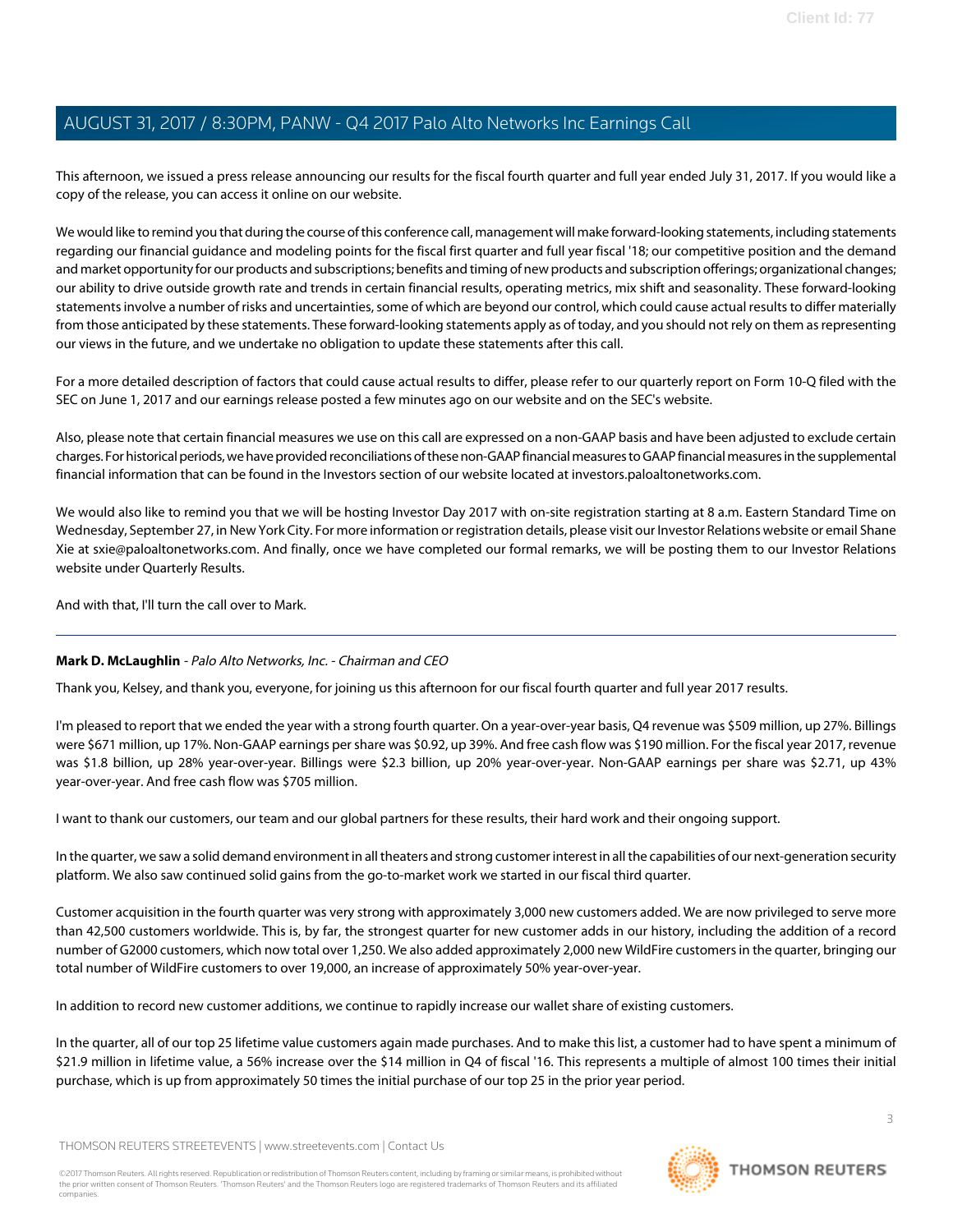Specific examples of customer wins and competitive displacements in the quarter included an 8-figure Cisco replacement, at the one of the world's largest pharmaceutical companies, that included both attached and nonattached subscriptions; a 7-figure Check Point replacement at one of Australia's largest banks to protect the remote offices; a McAfee replacement on 40,000 endpoints at one of the largest energy companies in the United States; a 7-figure Cisco replacement and competitive win against Check Point at a large U.S. loan corporation for data centers segmentation; and a competitive win at a very large global service provider in a cloud data center deal.

Our ability to extend prevention capabilities consistently wherever data is deployed or computed is essential in an increasingly dynamic computed environment. And as a result, our platform adoption is increasing across the board, along with market-leading growth for our hardware and SaaS security services. Our nonattached subscriptions, including Traps, VM-Series, Aperture and AutoFocus all performed well in the fourth quarter. More than 3,400 customers are now using our VM-Series in cloud deployments, and we have sold millions of endpoints to over 1,400 Traps customer. At the beginning of August, Traps received a maximum performance score of 100% detection of real-world attacks on testing done by AV-TEST, a third-party organization with extensive experience testing endpoint security software. In addition, we were positioned in the Leaders Quadrant of the July 2017 Gartner Magic Quadrant for Enterprise Network Firewalls for the sixth time in a row. We continue to take market share, see a rapid adoption of platform and received industry recognition because of our relentless focus on innovation and customers.

For over a decade, we have been driving major evolutions in security that deliver increasingly high rates of consistent prevention regardless of where data may be and marrying innovation with a consumption model that overcomes the legacy siloed, expensive and people-intensive models that have reached a breaking point. These evolutions build on each other, and fiscal '17 was a very big year for the introduction of new products and capabilities that are driving increased disruption in the market.

In the third quarter, we released our new hardware, high-performance virtualized firewalls and feature-rich 8.0 operating system. Feedback in these releases has been very positive, which is evident in our Q4 results. These new products and capabilities were quickly followed in May with the release of Traps 4.0, which added several key security capabilities and extended operating systems support to include macOS. And at our user conference in June, we announced 2 new services, the GlobalProtect cloud service and the Palo Alto Network's Logging Service. Our new GlobalProtect cloud service will deliver all the prevention capabilities in our platform, including application visibility and control, threat prevention, URL filtering and WildFire to secure remote networks and mobile users. Our new Logging Service is a cloud-based offering that is a basis for better security analytics that provides scalable storage capacity and processing power to help organizations store, process and analyze as much data as possible without needing to plan for local compute and storage. Both services will be generally available in September.

In addition, given our critical mass and deployments of architectural enforcement points globally, we made a game-changing announcement at our User Conference in June of the next evolution of the industry in our platform, the Palo Alto Networks application framework. This open and flexible SaaS framework leverages the existing Palo Alto Networks security infrastructure already deployed across tens of thousands of global customers, which is growing by thousands each quarter. The data from these deployments, our extensive threat intelligence and new data from the Logging Service allow customers to address the myriad of security needs by being able to rapidly consume and deploy innovative security applications built by Palo Alto Networks, third-party developers, MSSPs and their own teams. This brings customers and security innovators a new level of agility and speed by reducing the complexity of creating, deploying and integrating security innovation by leveraging already deployed infrastructure. More than 30 security industry vendors have already engaged with Palo Alto Networks to develop applications for the new application framework, which we are planning to have generally available in early calendar '18.

There's been a lot of excitement and positive feedback around our fiscal '17 announcements, which we had the privilege of sharing live with customers in June at Ignite and then again just last week at our sales kickoff, where we trained almost 3,500 team members and partners on the skills they need to sell the platform. The energy level is very high as we come off a strong finish to the year. As we look forward to fiscal '18, I'm excited about driving further disruption in the market and our opportunity to continue to quickly acquire market share.

I'll turn the call over to Steffan to review the financials and provide guidance in a minute, but before doing so, will bring you up to speed on a few organizational announcements we made this afternoon.

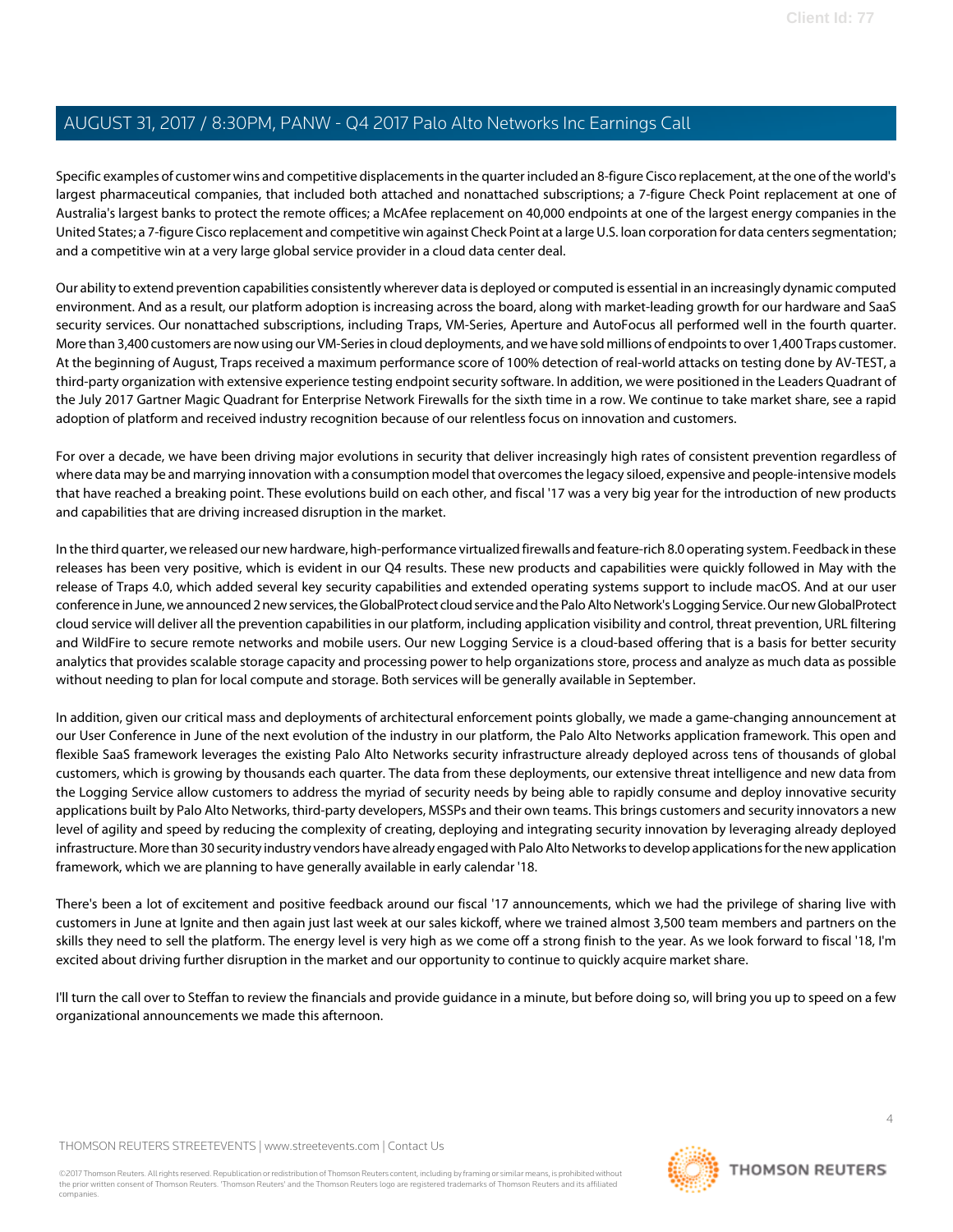First, I'd like to congratulate Lee Klarich on his promotion to Chief Product Officer, expanding his responsibility to now include engineering as well as product management. Lee, who has been with Palo Alto Networks since 2006, has been a longtime member of our senior executive team and has played a key role in leading the team that has delivered our market-leading security platform.

I'd also like to welcome Sridhar Ramaswamy to our Board of Directors. Sridhar, who is currently Senior Vice President, Ads & Commerce at Google, brings deep technical engineering experience and extensive cloud, analytics and infrastructure expertise to the board, and we're very happy to have him.

And finally, Steffan has informed me and the board that he intends to retire from his role as CFO. The company is initiating a search for his replacement, and Steffan will remain as CFO until the search is completed. Steffan, you've been a great CFO and friend as well as a great business leader. You've built a world-class team that has enabled our market-leading growth and positions us well for the future. While you'll be with us until we find your replacement, I did want to take this opportunity to thank you for all that you've done for the team. We're all very deeply appreciative.

<span id="page-4-0"></span>And with that, I'll turn the call over to you, Steffan.

# **Steffan C. Tomlinson** - Palo Alto Networks, Inc. - CFO and EVP

Thanks, Mark, and thank you for the kind words. It's a privilege to work with you and the team here at Palo Alto Networks, and I'm very proud of what we've been able to accomplish in leading the market in such a short period of time.

Now let's turn to the numbers and guidance. I'd like to note that except for revenue and billings figures, all financial figures are non-GAAP, and growth rates are compared to prior year periods, unless stated otherwise.

In the fourth quarter, we continue to see positive indicators of the changes we started to make in Q3 '17 in the go-to-market portion of the business as sales productivity improved sequentially. This is, by far, the largest new customer acquisition quarter in the company's history, and we saw strong expansion sales in the existing customer base. I'm pleased with the execution of our growth and profitability strategy as we continue to significantly outgrow the market, delivering record revenue, billings and deferred revenue while also generating record operating income, earnings per share and free cash flow.

In Q4, total revenue grew 27% to \$509.1 million. For the fiscal year, we reported total revenue of \$1.8 billion, a 28% increase year-over-year.

Looking at the geographic growth of Q4 revenue. The Americas grew 27%, EMEA grew 28%, and APAC grew 27%. Q4 product revenue of \$212.3 million grew 11% compared to the prior year and was greater than we expected. Sales of the new hardware, which we launched in fiscal Q3 '17, contributed to the strong results this quarter.

Q4 SaaS-based subscription revenue of \$155.7 million increased 46%. Support revenue of \$141.1 million increased 37%. In total, subscription and support revenue of \$296.8 million increased 42%, accounted for a 58% share of total revenue and is now approximately a \$1.2 billion run rate business.

Q4 billings of \$670.8 million increased 17%. The dollar-weighted contract duration for new subscriptions and support billings in the quarter was just under 3 years, essentially flat compared to the end of the second quarter and up slightly year-over-year as customers commit to our platform as their long-term security architecture.

For fiscal 2017, total billings were \$2.3 billion, up 20% year-over-year. Product billings were \$711.1 million, up 6% and accounted for 31% of total billings. Support billings were \$715.3 million, up 23%. Subscription billings were \$867 million, up 32%. Support and subscription billings accounted for 69% of total billings in fiscal '17 compared to 65% in fiscal '16. This mix shift towards subscription and support is a multiyear trend that we expect to continue given increasing customer adoption of our 8 subscriptions, new subscription services to be introduced in FY '18 and high renewal rates.

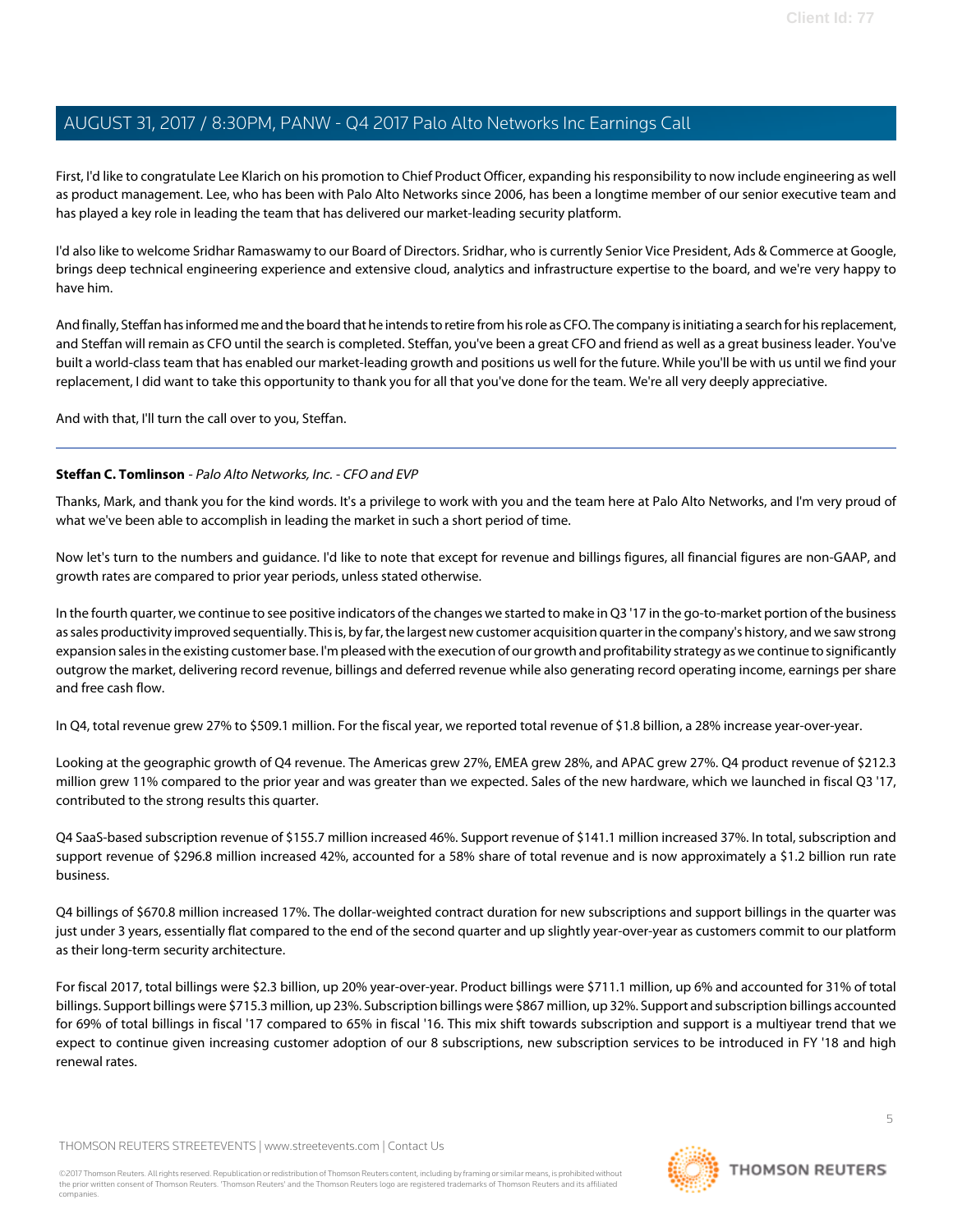Total deferred revenue at the end of Q4 was \$1.8 billion, and increased 43%. Q4 gross margin was 77.3%, a decrease of 210 basis points compared to last year and at the higher end of our target range of 75% to 78%. The decline was primarily attributable to the new products introduced in our fiscal third quarter.

In Q4, discounting decreased sequentially and year-over-year. Q4 operating expenses were \$273 million or 53.6% of revenue, while operating margin was 23.7%. For the full fiscal year 2017, operating margin was 20.1%, an increase of 280 basis points year-over-year compared to FY '16 operating margin of 17.3% as reported. Included in the 280 basis point increase is approximately 100 basis points of organic operating margin expansion. We ended the year with 4,562 employees, an increase of 767 year-over-year. Net income for the fourth quarter grew 42% year-over-year to \$85.5 million or \$0.92 per diluted share. For fiscal '17, net income grew 47% year-over-year to \$253.4 million or \$2.71 per diluted share.

On a GAAP basis for the fourth quarter, net loss increased 22% year-over-year to \$38.2 million or \$0.42 per basic and diluted share. For fiscal '17, GAAP net loss increased 12% year-over-year to \$216.6 million or \$2.39 per basic and diluted share. Both Q4 and fiscal '17 GAAP results included an impairment loss of \$20.9 million on property and equipment related to the relocation of our corporate headquarters. Additionally, we expect to recognize a loss of approximately \$15.4 million in our Q1 fiscal '18 GAAP results as we vacate our former headquarters facilities.

Turning to cash flows and balance sheet items. We finished July with cash, cash equivalents and investments of \$2.2 billion. During the fourth quarter, we repurchased approximately 900,000 shares of common stock at an average price of \$134.60 per share, leaving a balance of approximately \$580 million available for ongoing repurchases through December 2018. Q4 cash flow from operations of \$239.5 million increased 28%. Capital expenditures in the quarter were \$49.2 million, including \$25.5 million of CapEx related to our new headquarters. Free cash flow was \$190.3 million, up 11% at a margin of 37.4%. Excluding CapEx related to our new headquarters, free cash flow was \$215.8 million, up 25.8% at a margin of 42.4%. DSO was 70 days, at the low end of our target range of 70 to 80 days.

Turning now to guidance and modeling points. This guidance takes into account the type of forward-looking information that Kelsey referred to earlier. For fiscal Q1 '18, we expect revenue to be in the range of \$482 million to \$492 million, an increase of 21% to 24%; product revenue to be in the range of \$170 million to \$173 million, an increase of 4% to 6%; billings to be in the range of \$580 million to \$600 million, an increase of 12% to 16%; and we expect non-GAAP EPS to be in the range of \$0.67 to \$0.69 using 93.5 million to 95.5 million shares. We expect CapEx for Q1 fiscal '18 to be approximately \$30 million, including approximately \$10 million final expenditure related to our new headquarters.

For the full fiscal year '18, we expect revenue to be in the range of \$2.125 billion to \$2.165 billion, an increase of 21% to 23%; product revenue to be in the range of \$735 million to \$750 million, an increase of 4% to 6%; billings to be in the range of \$2.64 billion to \$2.7 billion, an increase of 15% to 18%; and we expect non-GAAP EPS to be in the range of \$3.24 to \$3.34, using 96 million to 98 million shares.

Before I conclude, I'd like to provide some additional modeling points.

For the full year, we expect seasonality for revenue to be in line with historical trends as reflected in FY '18 consensus heading into this afternoon's call; year-over-year billings growth for the first half of fiscal '18 to be approximately 15%; subscription and support revenue to make up approximately 65% of total revenue; our non-GAAP EPS guide to include approximately 150 basis points of organic operating margin expansion, excluding continued investments in LightCyber in the first half of fiscal '18; CapEx to be approximately \$100 million; and finally, free cash flow margin to be in the range of 37% to 39%.

With that, I'll turn the call back over to the operator for questions.

# **QUESTIONS AND ANSWERS**

### **Operator**

(Operator Instructions) And we'll go first to Ken Talanian from Evercore ISI.

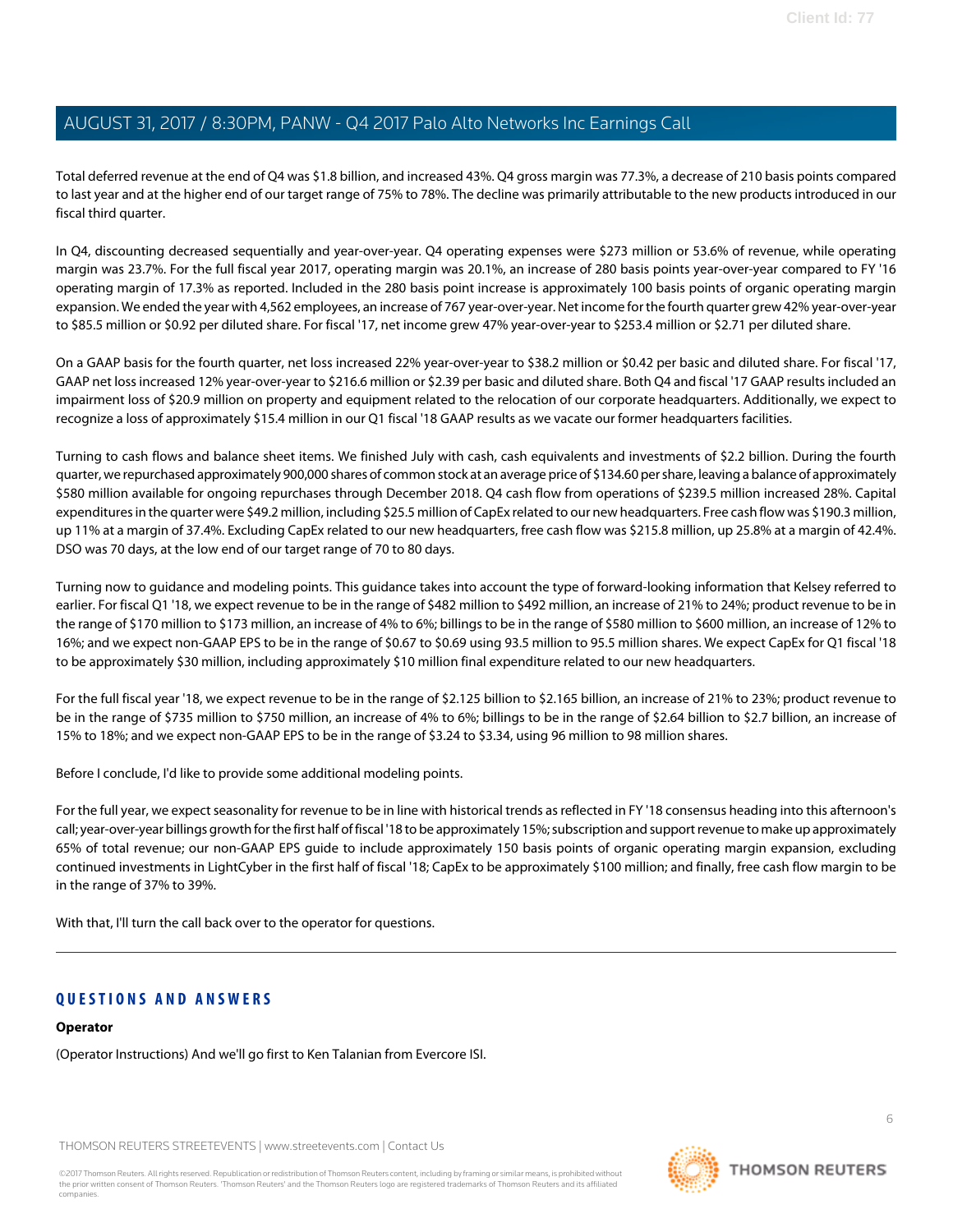### <span id="page-6-0"></span>**Kenneth Richard Talanian** - Evercore ISI, Research Division - Analyst

So first up, I was wondering, where are you in refreshing the group of customers who are likely to come up to renew hardware within the next year or so and with the new hardware? And then what assumptions are you factoring into your fiscal '18 guidance around that?

### **Mark D. McLaughlin** - Palo Alto Networks, Inc. - Chairman and CEO

Ken, this is Mark. I can take that question. So from a refresh perspective, the cohorts for our customers continue to increase each year, so that gets better and better for us as the years go on. And we've been doing well in the refresh so far. We're doing a lot of work to make sure that we capture refresh opportunity and into the future. In our fiscal '18 numbers, we have a number of drivers associated with product growth. Refresh is one of them. It's not the primary driver for growth, but it's one of them in there.

### **Kenneth Richard Talanian** - Evercore ISI, Research Division - Analyst

Okay. And then along those lines, are you seeing any changes to the level of attached for your attached subscription? Or acceleration in the unattached?

# **Mark D. McLaughlin** - Palo Alto Networks, Inc. - Chairman and CEO

Yes, we have -- the last time we had talked about attached, which was a metric that we were not going to provide any longer because we were more focused on the penetration rate. The last time we talked about it a couple of quarters ago, we said it was 2.6. And since that time, it's been rising, continues to rise.

### <span id="page-6-1"></span>**Operator**

We'll go next to Michael Turits from Raymond James.

**Michael Turits** - Raymond James & Associates, Inc., Research Division - MD of Equity Research and Infrastructure Software Analyst

Steffan, thanks for all your hard work over the years. Best of luck in all things. I'm glad you're sticking with us through the transition. Two questions. One, first of all, the guidance was all very strong. But billings, billings growth is still lagging by about 5 points. Any thoughts on what's happening there in terms of duration? Or why we're still seeing that lag? And then I have a product question.

### **Mark D. McLaughlin** - Palo Alto Networks, Inc. - Chairman and CEO

Yes, sure. So on the billings side, Michael, the -- as you know, as we came off of the first half of fiscal '17, we are working through some issues, and those are improving for us. We saw productivity increasing through the second half. So naturally, we were lower on the billings growth than we originally planned in fiscal '17 as that created a lag to revenue. We -- as you've seen from the guidance, we'd expect that lag to continue, but it's compressing through the back half of fiscal '18 as we benefit from the ongoing work there.

### **Steffan C. Tomlinson** - Palo Alto Networks, Inc. - CFO and EVP

And we're not seeing any change in duration for FY '18.



**THOMSON REUTERS**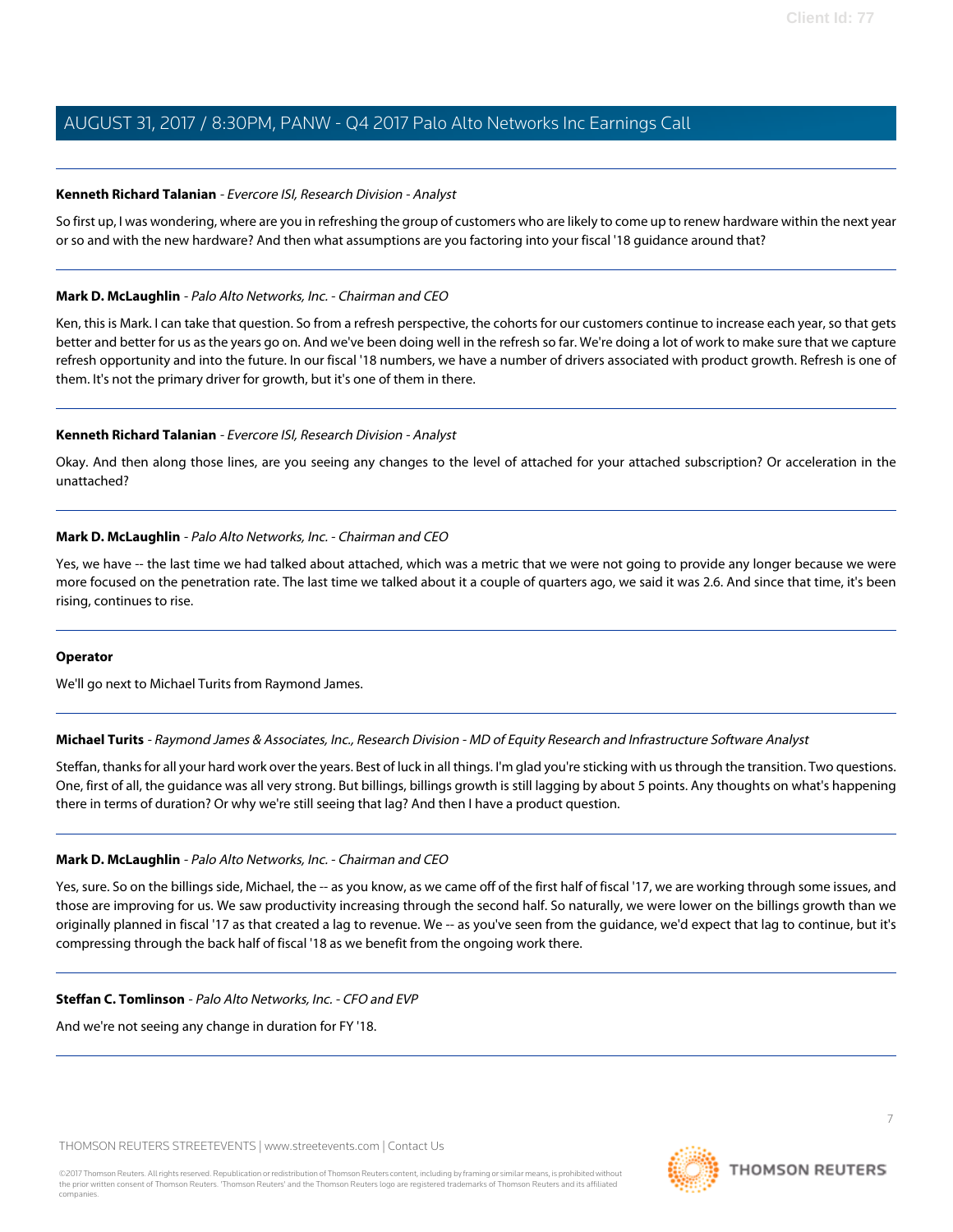# **Michael Turits** - Raymond James & Associates, Inc., Research Division - MD of Equity Research and Infrastructure Software Analyst

And then I wonder if you could talk a little bit more about GlobalProtect cloud service, initial reaction on that. We've been very positively impressed by it in terms of its importance to the market, and I wondered what else can you tell us there.

# **Mark D. McLaughlin** - Palo Alto Networks, Inc. - Chairman and CEO

Yes sure, very happy to talk about that. The GlobalProtect cloud service, as I mentioned in the prepared remarks, is a new service that we'll be launching in September, so very shortly. And this is a way for our customers in remote locations and branch offices to use all of our capabilities with the cloud offering if they choose to do so. So some customers like to in those kind of locations use hardware, small hardware, and in essence run it themselves. Obviously, we've been doing that for some quite time for them. Others, like to have third parties manage that. We've been doing that for quite some time with our MSSP partners. And now we'll give them additional way to do that as well through a complete cloud-based solution. The interest on this is great from when we rolled it out at Ignite and talked with our customers about it.

### **Operator**

<span id="page-7-1"></span>And we'll go next to Walter Pritchard from Citi.

# **Walter H Pritchard** - Citigroup Inc, Research Division - MD and U.S. Software Analyst

Steffan, same, it's been great working with you. Just wanted to ask you about the just free cash flow margin, sort of the high-end of the range you've talked about. I think you talked about 30% to 40%, and you're at 37% to 38%. Your revenue guidance at the low end of the range, you've talked about corresponding that cash flow range. Any help you can give us understanding what's enabling you to drive that better cash flow on revenue that's at the lower end of that range?

# **Steffan C. Tomlinson** - Palo Alto Networks, Inc. - CFO and EVP

Well, there are a couple of moving parts that go into free cash flow, but we are starting to see slight increases in productivity. So billings growth will help with free cash flow, and then there's also just the overall improving operating margin that we're trying to drive as well. We've signaled that we're looking at increasing operating margin by 150 basis points of organic operating margin expansion, so that should be helpful as well. So those are 2 dynamics. We're solidly within our growth and profitability framework. And then the last thing is our taxes continue to be very de minimis. Cash taxes for FY '17 were roughly \$9 million, and we're -- we don't see a very big uptake in FY '18 as well. So those are the moving parts.

# <span id="page-7-0"></span>**Operator**

We'll go next to Philip Winslow from Wells Fargo.

### **Philip Alan Winslow** - Wells Fargo Securities, LLC, Research Division - Senior Analyst

In your comments, you highlighted obviously strong expansion. And in the Q&A, you commented on refresh as well. I really want to touch on the new customer acquisition. Because if I look at what you did in the second half versus the first half, you clearly saw an improvement there. Just to the team here. I just wanted -- I wondered if you could just drill down on that. Have we started to see the positive impact of the changes that you made mid-fiscal year in terms of the new customer acquisition? When you look at new customer acquisition, maybe comment too not just on count but deal size and any sort of color you can give.

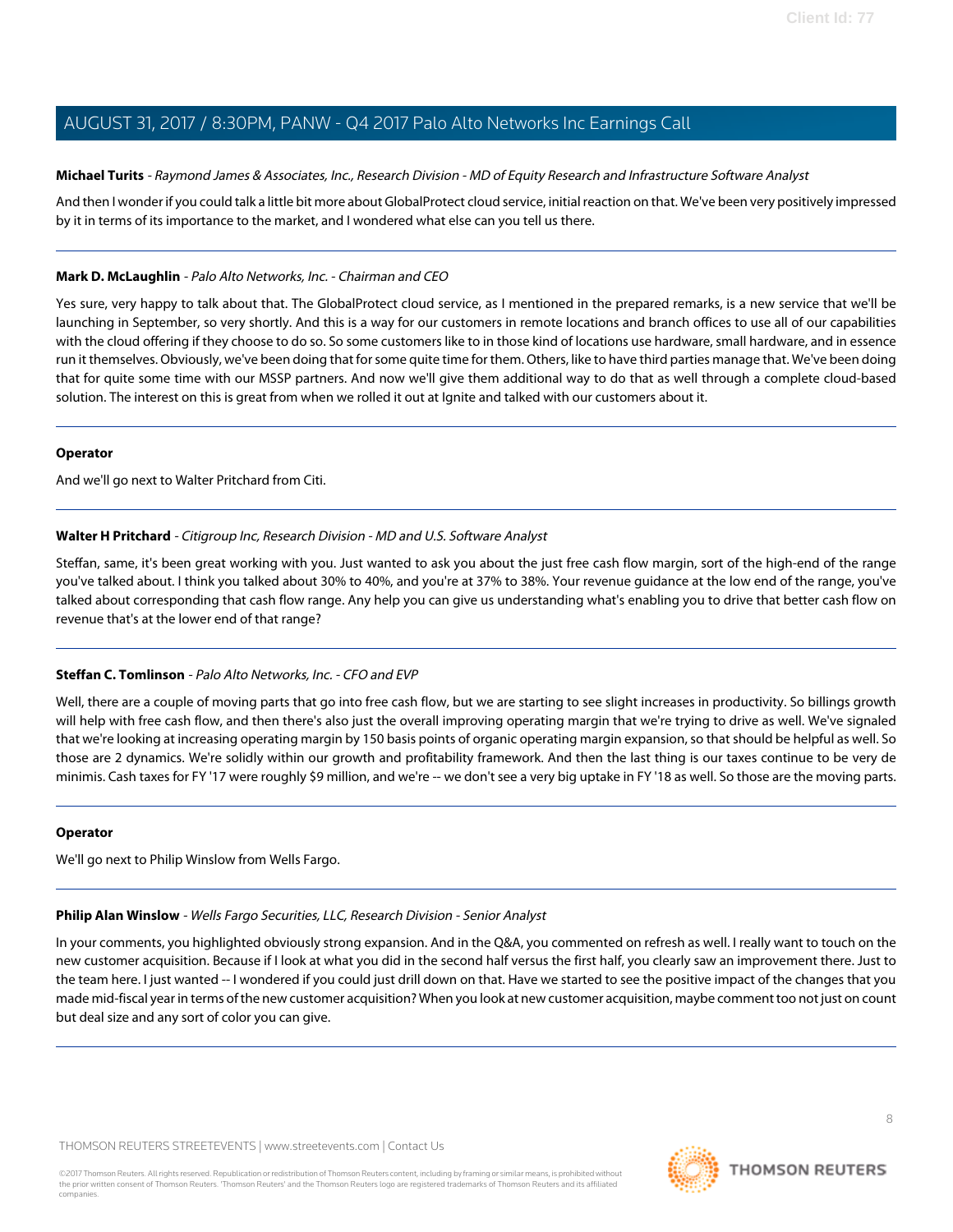### **Mark D. McLaughlin** - Palo Alto Networks, Inc. - Chairman and CEO

Yes, Phil. Yes, so customer acquisition, as you saw, very, very strong in the fourth quarter. We're happy to see that. I think there's a number of drivers inside of there. The first and most important is I just think that the customer base continues to really gravitate towards Palo Alto Networks and the platform and what we can do with that with things that we're talking about doing in the future as well are really resonating with customers who really can't handle all the complexity and cost in the old way of doing things, so there's clearly a move towards platform and we consider ourselves a leader there. The second thing is more tactical in nature or operational, which you touched on is the work that we've been doing in the go-to-market organization. It has paid off dividends in the -- early in the second half and through the fourth quarter. And we would expect that to continue to pay dividends into next year as well. I think some of that is showing itself through in customer acquisition rates as well. And then as far as the customers themselves, they are -- we're a very enterprise-focused company. The ASPs for customers is -- continue to be in the mid-5 digits for us. That goes up and down in various quarters. And we certainly pay attention to that, but we pay more attention to the lifetime value and wallet expansion. And as you heard us talk about, lifetime value continues to grow very nicely across the customer base, including the wallet expansion as well. So that's all going well. And then probably, one more thing that's worth noting. In the fourth quarter itself is we're -- we've seen continued -- continued doing -- continue a great job internationally as well. So our brand presence and recognition in international markets continues to grow over time and quickly. And you saw a solid performance in every theater in the world, and that also contributed to the strong customer adoption.

# **Philip Alan Winslow** - Wells Fargo Securities, LLC, Research Division - Senior Analyst

Also, Steffan, just wanted to pass along my congratulations to you as well. It's been a great run.

# **Steffan C. Tomlinson** - Palo Alto Networks, Inc. - CFO and EVP

Thank you. I totally appreciate it.

### <span id="page-8-0"></span>**Operator**

And we'll go next to Pierre Ferragu from Bernstein.

### **Pierre C. Ferragu** - Sanford C. Bernstein & Co., LLC., Research Division - Senior Analyst

Steffan, maybe -- I hope it's not too difficult a question, but could you give us some perspective on what your thinking process has been? And how you came to this decision to tell us about you would retire from the role? And then if I think about Palo Alto going forward in the next few years from where you stand today, what do you think is going to be like is the most important challenge the company is going to face?

### **Steffan C. Tomlinson** - Palo Alto Networks, Inc. - CFO and EVP

Pierre, I appreciate the question. Over the past 5.5 years, I've been fortunate to be a part of the team that's helped grow and scale to be a market leader, and the company is in really good shape. We have a lot of management bench strength, and I'm focused on an orderly transition to whomever my successor is. And when I think about just the overall opportunity for Palo Alto Networks with leading technology, great go-to-market organization and the vision and leadership that the company has, I think the future is very bright. But I'll turn that part over to Mark.

### **Mark D. McLaughlin** - Palo Alto Networks, Inc. - Chairman and CEO

Yes, thanks, Pierre. And the second part of your question, I'd say the most important challenge for us in the future is one that's been with us for quite some time, which is to make sure that we can scale well. I think from an innovation technology perspective, the team has done a very nice job. We get very high marks from the industry, from the customers, from third-party recognition. We just launched a whole slew of new services,

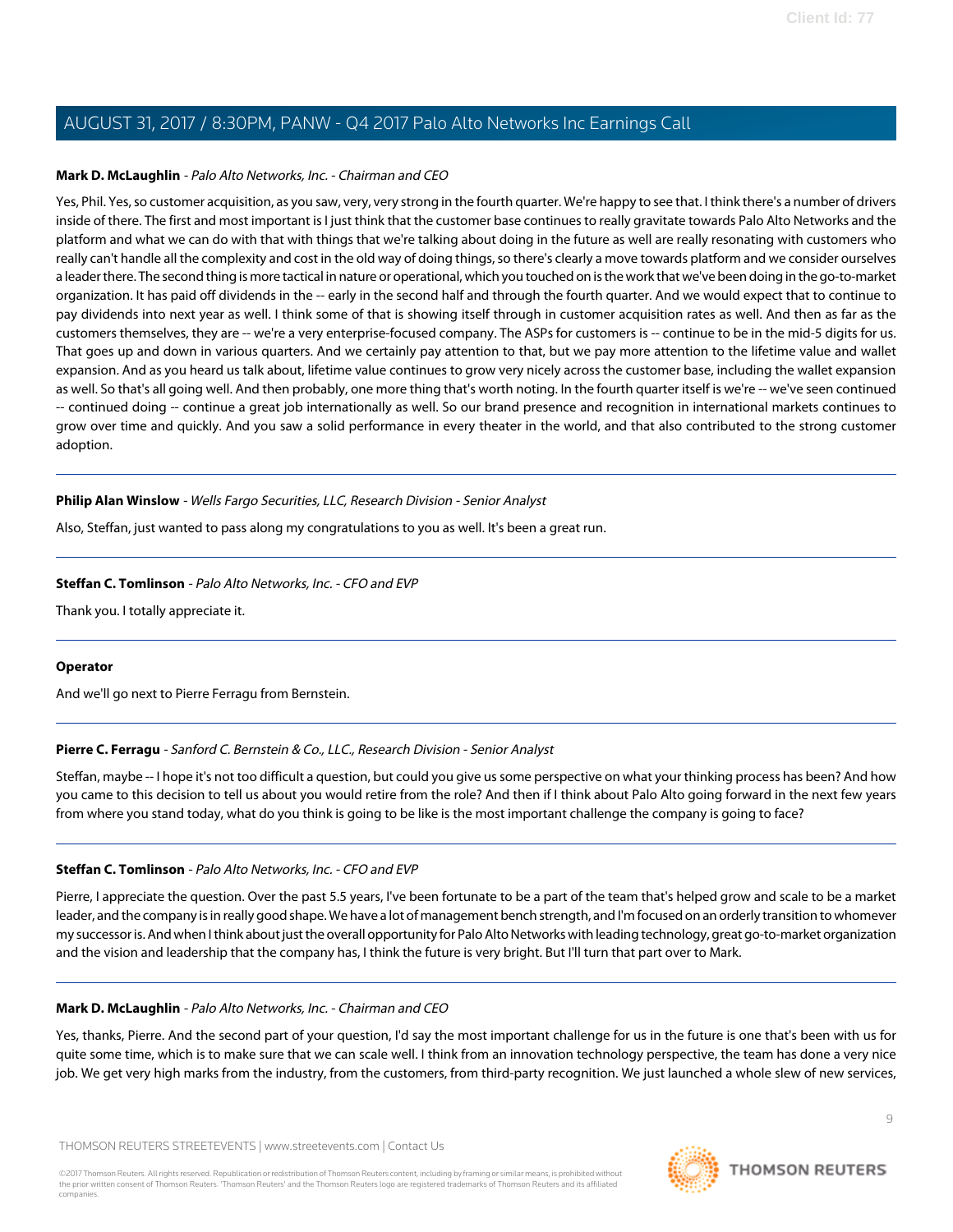the application framework that we just announced, we truly believe is very, very disruptive, and it's going to change the entire industry as well again. We're going to do it again. It's our plan. But through all that, we're a large company, growing very quickly. We have to execute well all the time, and I would make -- I believe that would be the single biggest challenge for us, is just make sure we get it right again and again and again. And we've been more right than wrong, but we've had our [missteps].

### **Operator**

<span id="page-9-1"></span>We'll go next to Rob Owens from KeyBanc.

### **Robbie David Owens** - KeyBanc Capital Markets Inc., Research Division - Senior Research Analyst

You mentioned in your prepared remarks less discounting in the period, and I was curious if this is a function of the environment or a function of the new solutions that you have. If you could elaborate, that'd be great.

# **Mark D. McLaughlin** - Palo Alto Networks, Inc. - Chairman and CEO

I think it's a mix of both things, Rob. So -- and what I mean by that is that Palo Alto has been very well known for bringing the highest levels of security into the enterprise space for a long time. And as a result of that, I think we're the premium provider in terms of innovation, and we're not the cheap providers in the market from a price perspective. So our customers pay for value, and we believe we're delivering very high value. And as we keep delivering more and more capabilities and value to that, they're continuing to pay at the prices we're looking for, and they're getting a lot for that. So in addition to that, from the price performance throughput on things in the hardware category, those change over time as customers need better and better performance with better and better price for performance, to do things like SSL decrypt and use cases that are growing in nature. And we've been able to continue to deliver on that for customers as well so that they can have all the performance they need at an acceptable price. I think it's a mix of a combination of things there.

# **Robbie David Owens** - KeyBanc Capital Markets Inc., Research Division - Senior Research Analyst

Great. And then on the DSO front, massive improvement on a year-over-year basis. And I guess, it's one of your best results this year. Was this a more linear quarter than you have seen? It really speaks to you guys coming -- getting back to a normal cadence of sales?

# **Steffan C. Tomlinson** - Palo Alto Networks, Inc. - CFO and EVP

Yes, that's a great question, Rob. So we've been operating in the range of 70 to 80 days. We were at the lower end of the range this quarter. There are a number of puts and takes to DSO. We have seen improved linearity. That's one in particular. But we've also seen just good business traction as well and good collection cycles. So a number of things that go into it. But being at the low end of the range is a good thing and -- but we have a range for a reason because we do see some ebbs and flows to DSO.

### <span id="page-9-0"></span>**Operator**

We'll go next to Jonathan Ho from William Blair.

### **Jonathan Frank Ho** - William Blair & Company L.L.C., Research Division - Technology Analyst

Can you, maybe just starting off, give us a little bit of an update in terms of what inning you're in, in terms of the sales reorganization and maybe what steps (inaudible) about that or...

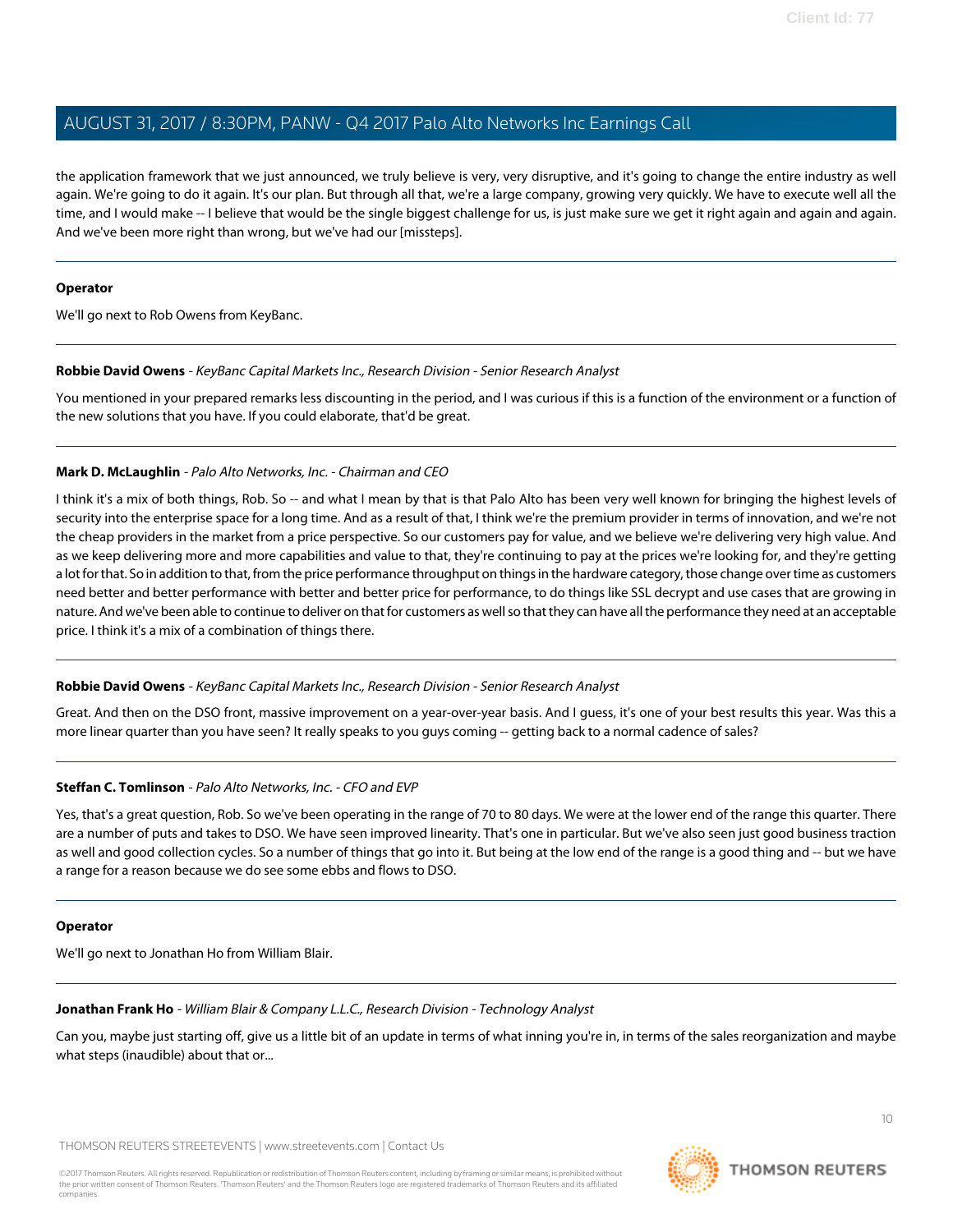# **Mark D. McLaughlin** - Palo Alto Networks, Inc. - Chairman and CEO

Yes, sure. Jonathan, it's Mark. And just so you know, we're barely able to hear you, but I think I got the question. And from using the baseball analogy of -- from the go-to-market work we've been doing, it's called the bottom of the fifth. As we mentioned, before, we took a 4-phased approach to this. We were going to design what we're going to do. We're going to communicate it to folks. We were going to implement it, and then we have to put it in run time. We finished the first 3 phases. We're in the run time phase. We have the folks in the chairs for the most part that we need and established the relationships appropriately with the customer. And this is the human element portion of it now, where we have to have those relationships bake over time. We're exactly where we expected to be at this time, so very happy with the progress, and we think we're seeing the fruits of that as you can see from the Q4 results.

# **Jonathan Frank Ho** - William Blair & Company L.L.C., Research Division - Technology Analyst

Got it. And then just in terms of the application framework. Can you give us a little bit more detail in terms of how you think that can maybe further differentiate Palo Alto? And what that can maybe mean for win rates going forward?

# **Mark D. McLaughlin** - Palo Alto Networks, Inc. - Chairman and CEO

Sure. Well, let me start off on this one in the hundreds of customers that I've spoken to about this over the course of this past 6 months at Ignite, VDCs. The reaction has been very, very positive. And the reason for that is that it's pretty obvious that the consumption model in security is fundamentally broken. What I mean by that is most customers will complain and rightfully so, that they have way too many vendors, how do you add the next one with less people to do it, less money to do it and the complexity to do that. And what we're doing with the application framework is to continue to change not only what the definition of security is, which is very high rates of prevention, in this case, using increasingly better and better analytics of massive sets of data, but also to be able to consume innovation in a different model. So there's no single security company that can innovate everything that's going to be needed. Customers know it. We know it. So the application framework is leveraging all of the infrastructure that we've already deployed, and we're increasing that by thousands every quarter from a customer perspective into a big data lake, which is already running at petabytes and petabytes of data for a long time, applying analytics on top of that, which we've been doing for a long time with WildFire and MineMeld and LightCyber now. And then opening that up through an open API, the tops of it. Not only the Palo Alto Networks service and capabilities can be consumed off of things you've already deployed, but third parties as well. I had mentioned on the prepared remarks, over 30 security vendors are currently writing applications into the framework. We expect that to be a lot more over time, so it's a route to market for other vendors, and including ourselves, where the customer gets to use that capability simply by turning it on without having to deploy something additional into the network or their endpoint or the cloud, which is the very traditional model. So that's why we think it is very compelling, and customers seem to agree with that.

### <span id="page-10-0"></span>**Operator**

We'll go next to John DiFucci from Jefferies.

# **John Stephen DiFucci** - Jefferies LLC, Research Division - Equity Analyst

Mark, you said that ASPs for new deals were in the mid-5 digits, but it sort of bounces around a little bit. By my math, and I tried to figure it out, it was lower than it used to be, let's say, a year ago. I know we're getting over the last year, where there was a lot of things happening. If this is the -does it have anything to do with the greater ratable portion of revenue from new deals, more ratable subscription maintenance than product? Or is there something else going on there?

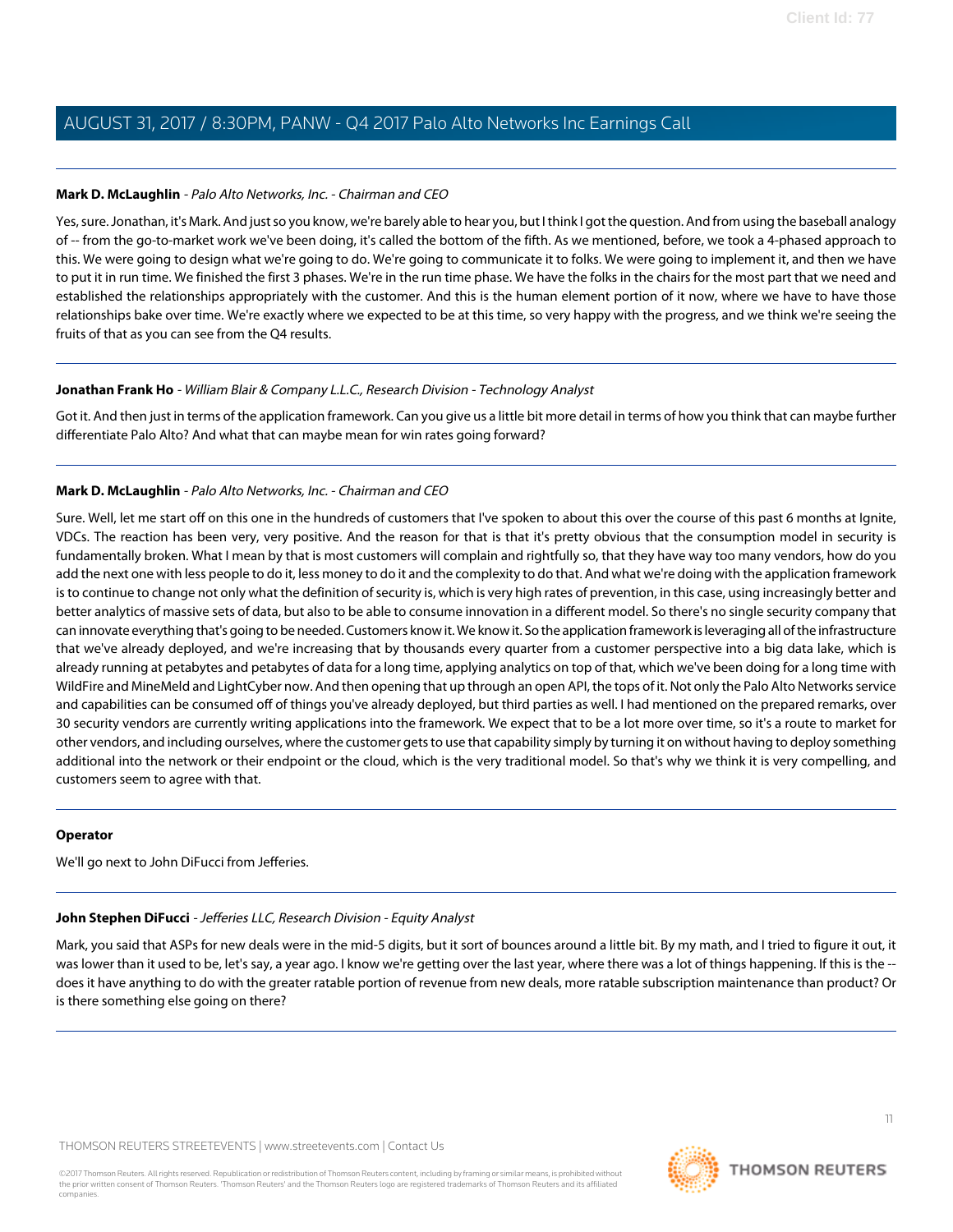### **Mark D. McLaughlin** - Palo Alto Networks, Inc. - Chairman and CEO

John, it's a good question, and I think that when we are adding as many customers as we add every quarter, you see a whole slew of use cases for why people are coming to Palo Alto Networks. As a general matter, where we can average it all out by the definition of what ASP is, the general matter and you average that all out, we are displacing our competitors at very high rates. And lots of times, the way that, that happens is they want to use us for something, and they go from there and they expand. So usually, when we're going to get to come into an engagement somewhere, we're going to -- one of the first things they would do is like put us in a lab environment or a DevOps environment or some environment to get started and test it. And that, of course, goes into the ASP for what they're doing. But then what happens almost all the time is they buy a lot more from us and spread out very rapidly, which is why we tend to pay a lot more attention to the lifetime value expansion and the wallet expansion of the customers as well. So it's not really about ratable subscription services. It's really about how do you start off with Palo Alto Networks and then what happens after the initial purchase.

# **John Stephen DiFucci** - Jefferies LLC, Research Division - Equity Analyst

Got it. Okay. And if I could on the refresh, and maybe this one maybe for Mark Anderson. Since your new products that just came out last quarter imply improvements, are you seeing with, sometimes, let's call it, the sort of a trade-down we've seen with other companies in history when they come out with new products and when customers start to refresh, they may actually buy a lower-level product because they don't need the same -- maybe they don't need to spend as much as they did previously. Are you seeing any of that at this point?

### <span id="page-11-0"></span>**Mark F. Anderson** - Palo Alto Networks, Inc. - President

I mean, we see -- anytime we bring out a new product family that offers dramatic price performance, we see really 3 things. We see customers continuing to need more bandwidth because they're moving a lot more applications around, maybe back and forth to public cloud, and then they'll trade up. We'll see some customers that will trade down because the price performance and the port density meets their needs on the trade down. But more importantly, this has really become a big factor already as quickly as Q4, is we're getting deals that we would not have otherwise won with the price performance of the -- in particular the PA-850 and the PA-5200 family. It's just very, very disruptive relative to what's out there with the competition. So for customers that want real fast capabilities and our next-generation visibility to applications and user behavior, there's nothing like it out there, and that's been a big help.

### <span id="page-11-1"></span>**Operator**

We'll go next to Sarah Hindlian from Macquarie.

### **Sarah Emily Hindlian** - Macquarie Research - Senior Analyst

I wonder if you can talk about the overall threat environment a little bit more, where you're seeing dollars rotated in your product? Or what's sort of driving the better attach rate there on the subscription side would be of great interest to us as well.

### **Mark D. McLaughlin** - Palo Alto Networks, Inc. - Chairman and CEO

Sure, Sarah. Yes, so on the threat environment, I think the threat environment never stands still, let's start with that, and you can see it all the time in the newspapers in the various attacks. What we see from that from customers is the increasing recognition that the position you want to be in as a customer is the ability to get every possible shot you can to prevent an attack and be able to do that very consistently everywhere possible. So that would mean whether it's in your network or in the cloud or endpoints and to be really interjected into the attack life cycle everywhere so you increase the probability analysis that you're going to prevent that attack successfully. That is the definition of platforms and security, which is the ability to get high degrees of prevention in a highly automated way with less and less human involvement, with tons of leverage from other companies all in the same kind of network effect, if you will, and to get it consistently wherever data resides. And that's what we're delivering for

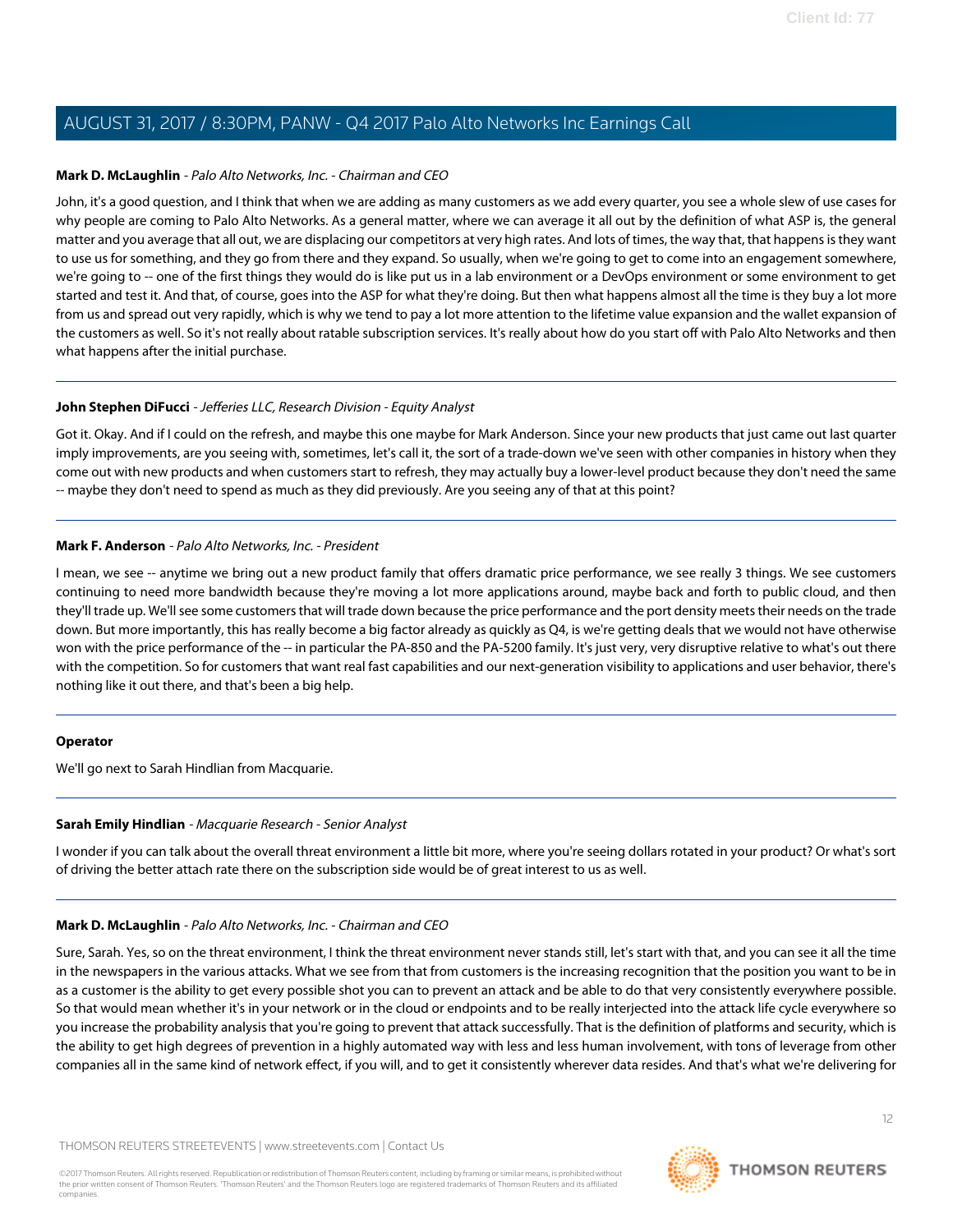folks. So earlier, somebody asked a separate question, which I said the recognition of the need for platform in this kind of environment where the adversary is increasingly automated really is starting to underline the need for less and less complex and manually dependent systems that have been delivered through legacy platforms and point solutions, and that's fundamentally what's happening with the Palo Alto Networks and what's been driving our growth.

### **Sarah Emily Hindlian** - Macquarie Research - Senior Analyst

That's very helpful. Sorry for the bad reception. And on product attach, can you dive into that a little bit, maybe a little bit more color? And [versus] the order around Traps if you could.

# **Mark D. McLaughlin** - Palo Alto Networks, Inc. - Chairman and CEO

Sorry, Sarah, I missed half of that.

# **Sarah Emily Hindlian** - Macquarie Research - Senior Analyst

My second part of the question was about Traps. So first was attached, then was Traps.

# **Mark D. McLaughlin** - Palo Alto Networks, Inc. - Chairman and CEO

Okay. Yes, as I said earlier on the attached side, a metric that we're not sure is all that helpful for what's happening from the lifetime value and wallet expansion of the customers. So we're looking at penetration rates, which continue to grow up over time. And attach rates have increased, as I said earlier on the call, and continue to increase. We expect that to continue as customers adopt all of our services. And then on Traps, very happy with how Traps is performing for us, it's getting to be a good-sized business for us. We have, as you heard, over 1,400 customers now and millions of endpoints, and that's growing really well. And our -- not only does our sales force agree with that. They're very excited about selling Traps. We can see it working very well for customers but so is the partner community as well, where an increasingly large number of partners are becoming Traps specialized partners, getting all the training that's needed in order to bring that to market.

### <span id="page-12-0"></span>**Operator**

We'll go next to Gur Talpaz from Stifel.

### **Gur Talpaz** - Stifel, Nicolaus & Company, Incorporated, Research Division - Analyst

Steffan, thank you for all the help over the years. So I wanted to ask about interest level and uptake in your standalone subscriptions, namely the VM-Series following the refresh earlier this year. Given the added capacity going all the way up to 16 gigs per second with the 700 series and as well as the new feature you've added, in the PAN-OS 8. Have you seen any change in the demand pattern for products like 300, 500 or 700 over the past few months?

# **Mark D. McLaughlin** - Palo Alto Networks, Inc. - Chairman and CEO

Gur, we've -- what we've seen is really good demand in both cases. So customers have lots of use cases, and we are trying to address all of their use cases. Obviously, some of them, and a big growing part of that, is cloud-based. And where they're using our VM-Series is in cloud environments, which is -- whether it's hybrid or private or public, we can service all those with the VM-Series. And with the increasing amount of bandwidth required through because of cloud and SaaS adoption, things along those lines, where we have been and will continue to deliver faster and faster throughput in the VM-Series as well. At the same time, with the hardware that we have and we're going to continue to have, hardware is an

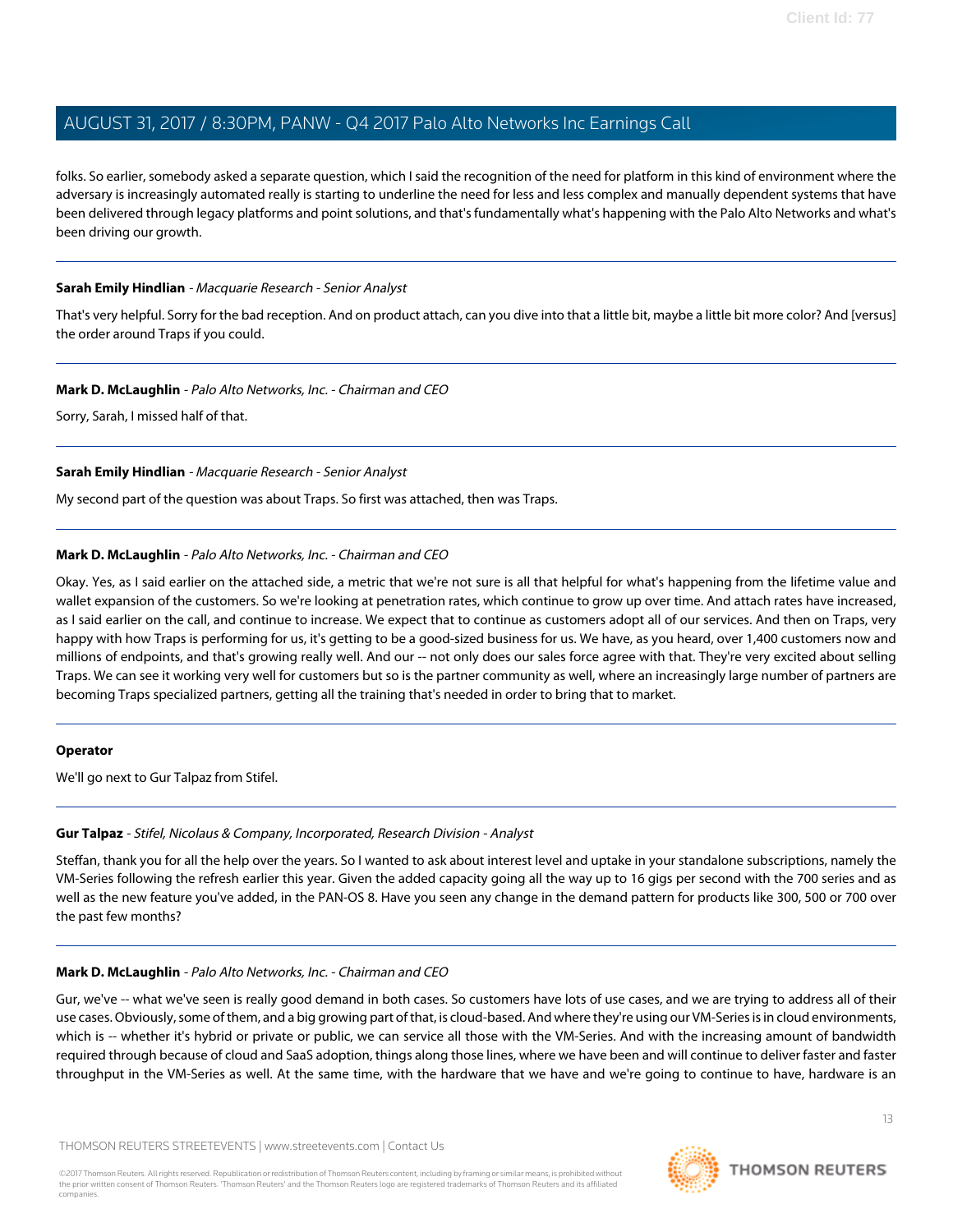important part of the business, we -- the biggest hardware security provider in the world today by a long shot, we think. The -- some customers are doing both. They have physical hardware, and they also have virtualized capabilities in the cloud. They need the consistent protection between both of those. And so lots of customers are using our hardware and our VM-Series, and we would expect that to continue into the future.

# **Gur Talpaz** - Stifel, Nicolaus & Company, Incorporated, Research Division - Analyst

That's helpful. And maybe one more follow-up, if I might. On Traps, within endpoint, there's been a lot of talk about endpoint conversions, primarily through the incorporation of EDR. Do you feel like that's somewhere you need to go? Or is this somewhere -- is that a feature you think that can be addressed through the application delivery framework and some of the third parties that are building on top of your framework?

# **Mark D. McLaughlin** - Palo Alto Networks, Inc. - Chairman and CEO

I think it will be both. So as we went to the very basics of when we launched Traps in the first place, so some of the really simple way to think about things about what you need from a next-generation endpoint security solution, you would want the ability to do prevention if you could, detection if you can, you would want EDR capabilities, and you'd want the ability to do some automated forensics as fast as possible. So I'm oversimplifying things along those lines. And what you've seen us do with our road map with Traps is continually march down that list of things and also partner in cases where we don't have those capabilities in the market. So I think it'll be a mix of those. And then on the application framework itself, the other endpoint vendors as well are writing applications into the framework, and I think other security vendors will do that even perhaps. Hopefully, some of our competition will at some point. Because ultimately, what's best for the customer is the delivery of the best capability against the largest set of data, right? And we think we are the -- we have the largest set of data today, and we're going to continue to have that because of the very, very fast rate of deployment of Palo Alto Networks globally as you see from the customer additions and lifetime value expansion.

### **Operator**

<span id="page-13-0"></span>We'll go next to Sterling Auty from JPMorgan.

### **Sterling Auty** - JP Morgan Chase & Co, Research Division - Senior Analyst

Let me start, Steffan, congratulations on a wonderful career. I do know I'm going to get the question, so I'm going to ask it in this form. Are you retiring or just retiring from Palo Alto? And can we see you as a C-level executive in another company going forward?

# **Steffan C. Tomlinson** - Palo Alto Networks, Inc. - CFO and EVP

I'm currently retiring from Palo Alto Networks as CFO. I'd like to take a little bit of time off to figure out what I'm going to do next. But the most important thing for me right now is to ensure an orderly transition and be here through my -- until my successor is named.

### **Sterling Auty** - JP Morgan Chase & Co, Research Division - Senior Analyst

Understood. Again, congratulations. And then one follow-up. Really impressive results out of EMEA. We saw a struggle out of Check Point and CyberArk in the quarter, and there's been lots of questions about GDPR and other things. Mark or Mark, any commentary to what you saw in the quarter, perhaps the linearity or the discussions and demand, specifically to the theater?

### **Mark F. Anderson** - Palo Alto Networks, Inc. - President

Yes, Sterling, it's Mark A. here. We did have a very good quarter in EMEA. I think a big part of it is the continued kind of elevation of our brand. And the combination of the marketing and the sales coverage that we have has really helped drive awareness to how we're different, and it gets us

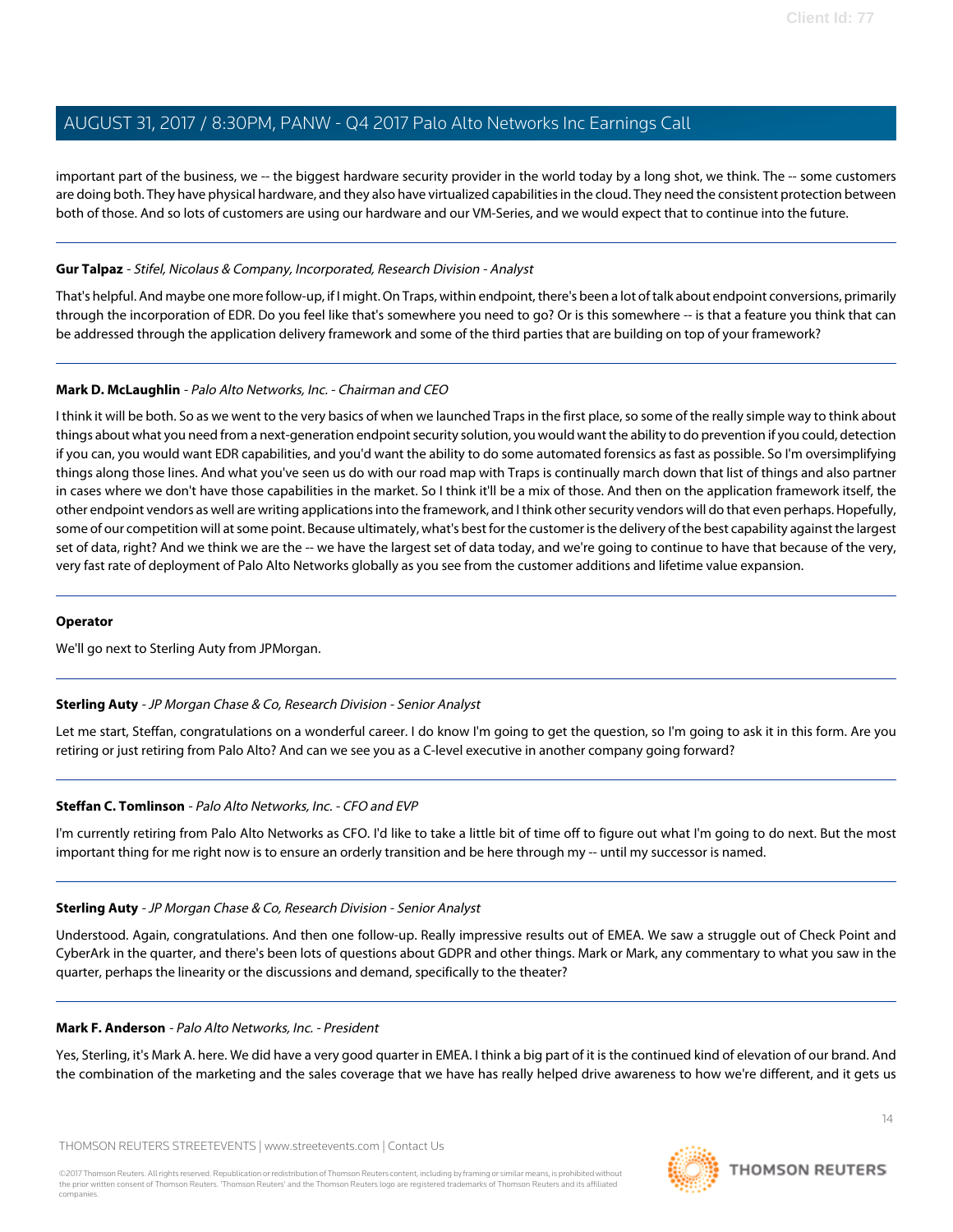appointments. And with -- and especially with GDPR coming in May of next year. There's sort of a forced awareness that we're not running around chasing ambulances, but we're certainly being asked questions as subject matter experts. And we're turning -- showing ourselves to be much more relevant and much more of a thought leader than maybe some of our competitors. And I think just secondly, the team -- the performance across all regions in EMEA, without exception, was very good and very consistent. So all the way from the Middle East back to Western Europe and the U.K. and down to South Africa was just very solid. So I think it's a combination of a good team, elevated brand and just heightened awareness of the fact that legacy point products, security, devices, we need to move beyond those.

### **Operator**

<span id="page-14-0"></span>We'll go next to Gregg Moskowitz with Cowen and Company.

# **Gregg Steven Moskowitz** - Cowen and Company, LLC, Research Division - MD and Senior Research Analyst

Steffan, congrats and best of luck. Mark, I wanted to follow up on the application framework because it does present a fairly radical change to security architecture as we know it. Can you talk about over what time period you see this playing out as well as what do you think this might mean for your financial model both over the medium term and the long term?

# **Mark D. McLaughlin** - Palo Alto Networks, Inc. - Chairman and CEO

That's a great question, Gregg. As -- well, we like to be the disruptors in the industry, so we're going to keep doing that. I think the model for security today or for some time has been increasingly broken consumption-wise, right? And we did a huge amount of work around that. I'll call it the first evolution that we drove with the next-generation firewall, where we proved that you could subsume a lot of the capabilities that used to be provided as point solutions as hardware into SaaS applications delivered off of hardware, and that's been a big part of our business. We did the second evolution about 3 years ago by proving this we have still a lot of way to go on this. Of course, we're proving that the consistency of having the same kind of security not only to network but also in endpoints and cloud is absolutely critical, and will grow in criticality over time. And very few vendors are going to end up being able to make those claims that they can do that, high rates of prevention exactly the same way everywhere where the data may be. And then the third major change of evolution is how do you consume all these things in the future where data will become more and more important. So that's sort of the set-up. I think the specific question, though, about the model in the business is we would expect that this would be transformative to the industry over time. It's going to take time, of course, to do that. The application framework, as we said, will be available in calendar '18 from us. And we would expect that over time, it would grow nicely. And as routes to market become open to security innovators, that would not be able to go build businesses and reach scale and get the data importantly themselves is they could -- that we have because we have it in massive amounts. And then just a couple of other thoughts around that. It's a very virtuous cycle, if you will. And the more capabilities, analytics you can do and data that you have with your own, things that you bring to market like Palo Alto Networks has done in the past and will continue doing in the future or the third parties can tap into through that application framework makes the whole thing more valuable and will pull through the sensors, if you will, the endpoints and the hardware and the virtual capabilities because that's actually how you consume, right? And then more of those that are deployed, and we deployed a lot of them, we deployed a big amount and drive more data, which makes the data lake more attractive to people to write applications into, right? So I think you kind of get it, if you will, from the bottoms up and the tops down. These things are very self-reinforcing and would grow over time.

### **Operator**

(Operator Instructions) And we'll go next to Fatima Boolani from UBS.

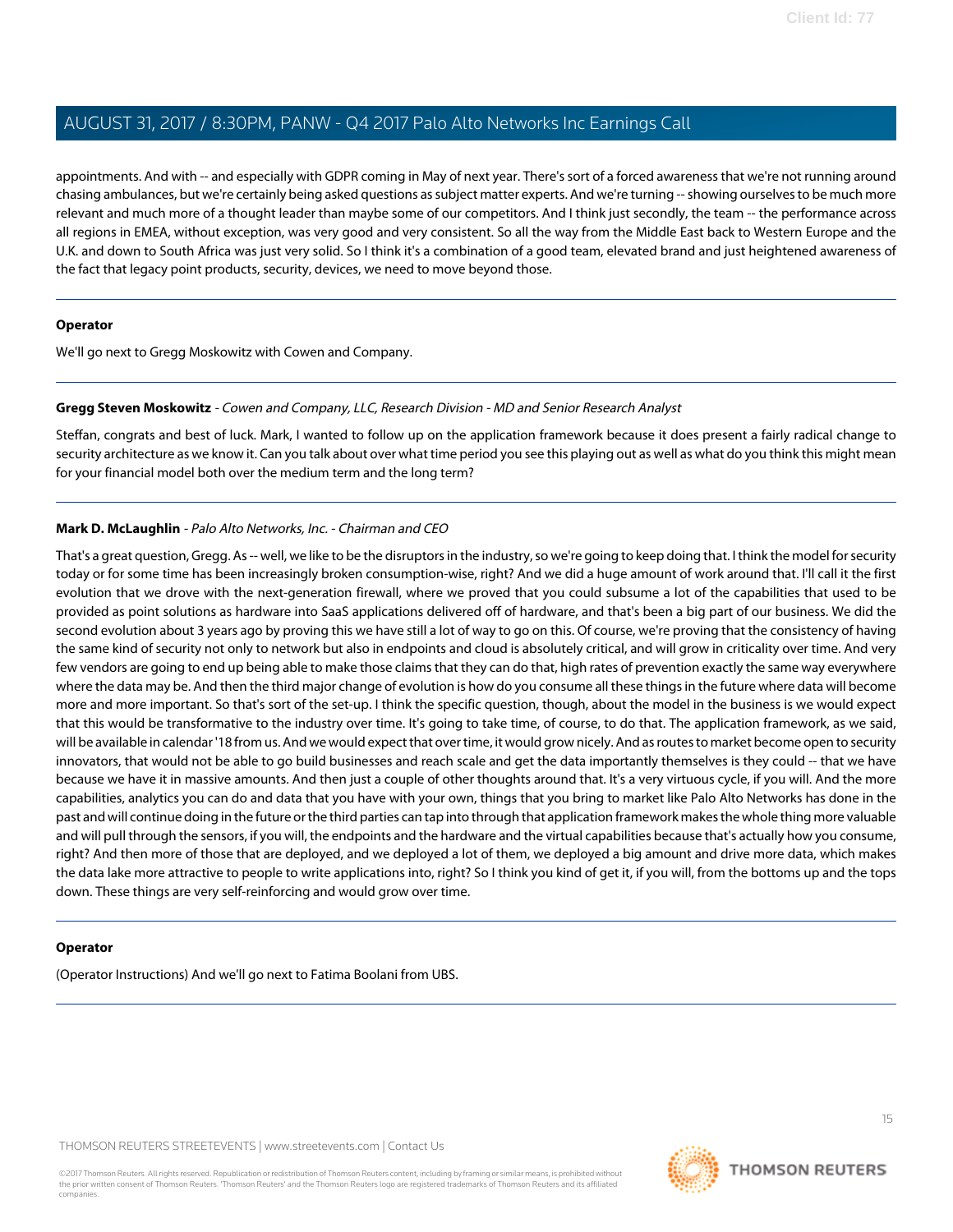# <span id="page-15-1"></span>**Fatima Aslam Boolani** - UBS Investment Bank, Research Division - Associate Director and Equity Research Associate Technology-Software

Mark M., I have a question for you around the lifetime value metric. That metric continues to be resilient for you and continues to slope upward. And maybe going back to the basics. Can you help us understand sort of what's going in that metric? And maybe what the most sensitive drivers are that are in there that we're underestimating and that continue to outperform for you for that number to breach the \$20 million mark?

# **Mark D. McLaughlin** - Palo Alto Networks, Inc. - Chairman and CEO

Yes, sure. Well, in light -- well, maybe the simplest answer would be everything goes in the lifetime value. So if you purchase something from Palo Alto Networks, it could be hardware, it could be virtual, it could be maintenance and support, it could be subscription services, it's going to count inside the lifetime value metric, which is one of the reasons why we talked about the multiple of your initial purchase. Somebody earlier asked about ASPs. And so if you look at the multiple of initial purchase, it's really big and continues to grow over time. As far as the other part of the question about what might be less evident, if you will, inside of that, I will turn it over to Steffan and see if he has any thoughts on that one.

# **Steffan C. Tomlinson** - Palo Alto Networks, Inc. - CFO and EVP

Yes, I think as our platform resonates with customers and they're looking to adopt all of our subscription services, all of the new hardware, we have this dynamic where the expansion value of an opportunity once we acquire the customer dwarfs the initial purchase. So our customers continue to come to us and say they want less security vendors in this space, they're looking for a consolidated platform. And the fact that we have great innovation engine going on at the company, we're coming out with subscription services and products that customers want to buy, that's playing right into the wheelhouse of where the industry is moving. So platforms are winning over time. We believe we have the best platform. And that -those are like the key drivers.

# **Mark F. Anderson** - Palo Alto Networks, Inc. - President

Yes, and there's probably a dozen different places in a large enterprise that we can sell our use cases to. So we're constantly looking to pull more arrows from our quiver and -- which we've certainly done with amazing innovation over time. And we can do that in multiple places within the enterprise. So with the right account coverage, we're looking to continue to expand at all times.

### <span id="page-15-0"></span>**Operator**

We'll go next to Erik Suppiger from JMP.

### **Erik Loren Suppiger** - JMP Securities LLC, Research Division - MD and Senior Research Analyst

Steffan, good luck with retirement. Great working with you. My question has been -- is, as you look into 2018, how do you see the expansion into cloud services progressing? Did you see -- what kind of adoption did you see in Q4? And how do you plan to position the company for that into 2018?

### **Mark D. McLaughlin** - Palo Alto Networks, Inc. - Chairman and CEO

Sure, Erik. It's Mark. Well, we saw very strong adoption in cloud. And in cloud, there's a number of things inside of there. One is the VM-Series, and so lots of strong customer adoption. That's a good-sized business for us as well. It keeps growing at very rapid rates. We also saw good adoption from Aperture, which is our CASB offering, and we'll throw that into the cloud category as well because I think customers, they do that. And then the third thing of the services we just announced, the Logging Service and the GlobalProtect as a cloud, a cloud service as well. We'll also add into the ability to serve use cases into the cloud for customers. So we'd expect a good adoption over time from that as well.

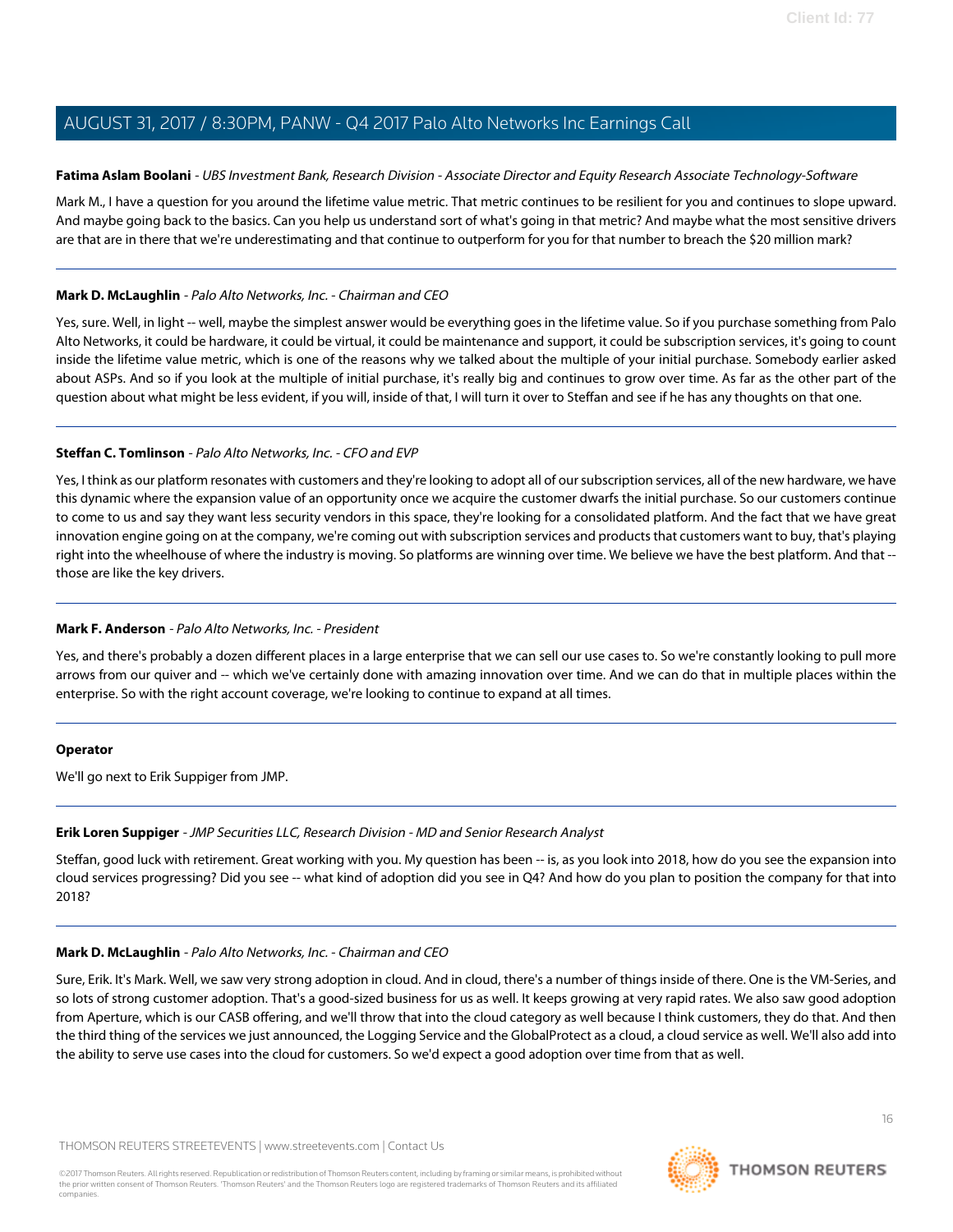### **Operator**

We'll take our final question from Karl Keirstead from Deutsche Bank.

# <span id="page-16-0"></span>**Karl Emil Keirstead** - Deutsche Bank AG, Research Division - Director and Senior Equity Research Analyst

Maybe given I'm last, I'll squeeze in 2. One is, Mark, on the federal government side, we've heard from Juniper, and most recently, Ciena, this morning about some expected softness in the federal government side. Obviously, their big quarter is right now. Your guide for Q1 doesn't seem to reflect weakness, but I'm just curious what you're seeing there. And then if I could squeeze in a second. It seems like Palo Alto is replacing John as the head of U.S. Sales, and I'm wondering if you could put that in context. And is that sort of the last big piece on the sales leadership front as you close on your reorg?

# **Mark D. McLaughlin** - Palo Alto Networks, Inc. - Chairman and CEO

Sure, I'll take -- this is Mark M., and I'll take the fed question and give Mark Anderson the John Spiliotis question. On the fed side, just as a big picture item, we're a very well-diversified company from a revenue perspective, no vertical in any quarter is representing more than 12% to 14% of revenue so -- which is good because verticals go up and down obviously in sentiment in spending patterns. Fed has been a very good business for us for a long time. We'd expect that to be the case in the future, but I believe that there's a lot of uncertainty in the fed space right now giving budget anxiety. So if you just pick up the paper, you can read about whether we're going to have a budget, a continuing resolution. And I think that, that has cast a cloud over what's going to happen from a spend perspective, unfortunately, and through the end of the fed year we're spending, which ends in September, as you know. So we've taken all that into account from a guide perspective, and we hope there'll be more clarity in that space in the not-too-distant future. But we're watching like everybody else. I'll turn the other question to Mark.

### **Mark F. Anderson** - Palo Alto Networks, Inc. - President

Yes, sure. So Karl, with regards to Spili, he was with us for over 4.5 years. And gosh, what a incredible job he did building the business. He came to us over a year ago and said that it's mostly for family health reasons, he wanted to shut it down at some point and just in a move of incredible character said, what would be the best time for Palo Alto Networks. And so as we went through our transition challenges in the second quarter, John was there leading the changes and really driving that and finished up with a really good, strong Q4. And just hats off to him. I've known him for 25 years, and he's a good friend and a tremendous guy, and he deserves to take a rest, which I know he's going to do. So with that much time, we're able to do a good, I think, a good, discreet search and spent a lot of time with Patrick Blair. Patrick comes with incredible credentials. He's a good guy, a great culture fit, and he's inheriting a team that's just got incredibly strong bench strength and a lot of tenure in the senior leaders of that team. And we're excited about what Patrick brings to the mix. Patrick's got scale, managing thousands and billions, which is important for us as we look to our future. And he had an incredibly warm welcome at our SKO last week. And I think people are excited to have him on board because he's got a great reputation here in the Valley.

### **Kelsey Doherty Turcotte** - Palo Alto Networks, Inc. - VP of IR

We're going to quickly wrap up. Before I turn it over to Mark, I know we gave you a lot of modeling information today. By practice, we post our script to the website as soon as we hang up this afternoon, so please do go look for that information because there's a lot of detail in there that I think you'll find helpful both for Q1 and for the full year.

And with that, I'll turn it over to Mark.



**THOMSON REUTERS**